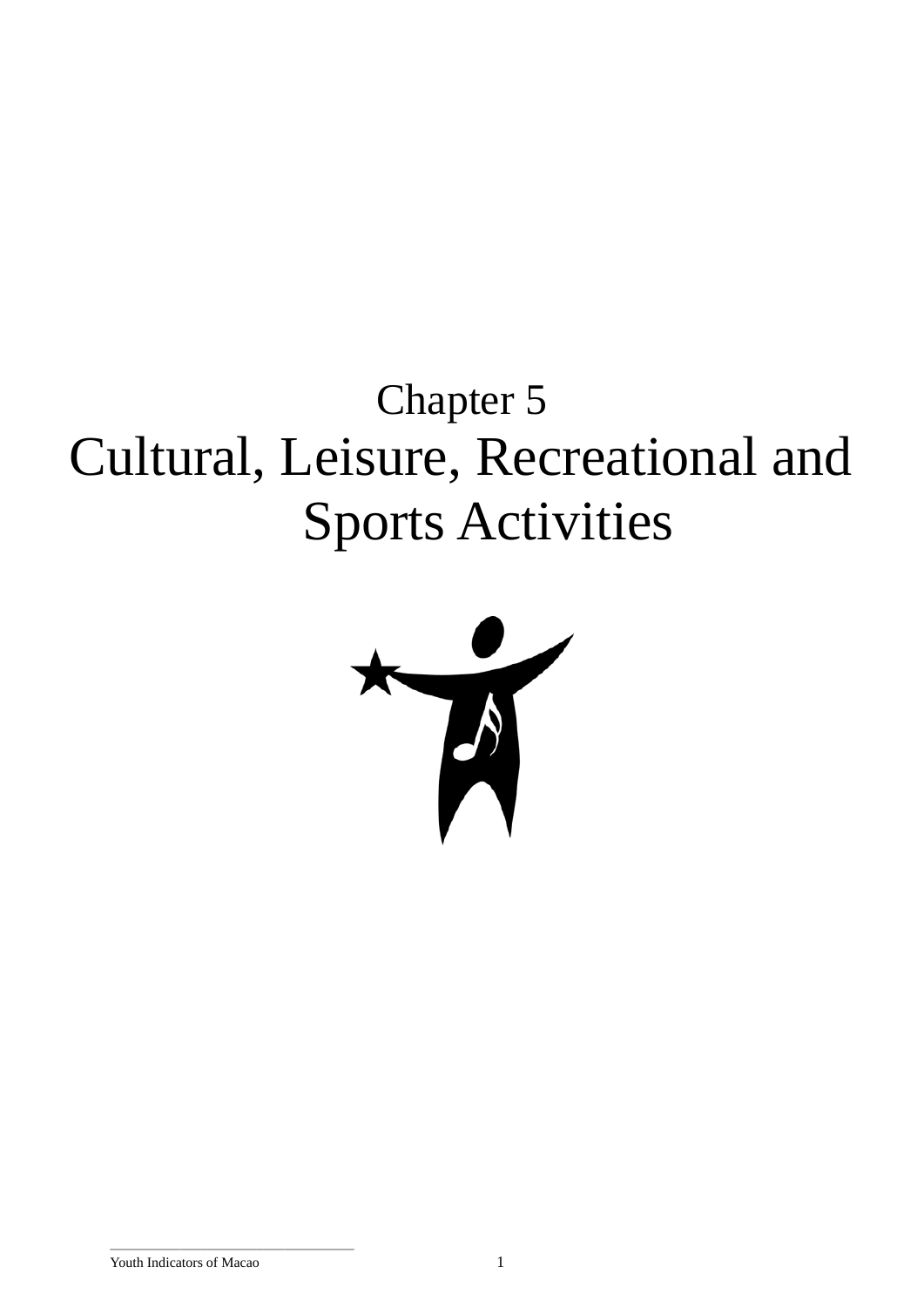# 5.1 Number of Books Owned per Capita

# **Table 5.1a: Number of Books Owned per Capita of Youths Aged 13-29 in the Previous Year (2008)**

|                                                      |                          | $(N=3445)$     |
|------------------------------------------------------|--------------------------|----------------|
| <b>Number of Books Owned</b><br>in the Previous Year | <b>Number of Persons</b> | <b>Percent</b> |
| <b>Nil</b>                                           | 429                      | 12.5           |
| $1-5$                                                | 1279                     | 37.1           |
| $6 - 10$                                             | 715                      | 20.8           |
| $11 - 20$                                            | 471                      | 13.7           |
| $21 - 50$                                            | 266                      | 7.7            |
| 51-100                                               | 68                       | 2.0            |
| $\geq 100$                                           | 43                       | 1.2            |
| <b>Decline to Answer</b>                             | 174                      | 5.1            |
| <b>Total</b>                                         | 3445                     | 100.0          |
| <b>Average Number of Books</b><br>Owned              |                          | 12.2           |

**Source: Sheng Kung Hui Macau Social Service Centre, Social Survey for the Youth Indicators of Macao 2008.** 

# **Table 5.1b**:**Number of Books Owned per Capita of Youths Aged 13-29 in the Previous Year by Sex (2008)**

| $(N=3443)$                                     |                             |                |                             |                |  |
|------------------------------------------------|-----------------------------|----------------|-----------------------------|----------------|--|
| <b>Number of Books</b>                         |                             | <b>Male</b>    | <b>Female</b>               |                |  |
| Owned in the<br><b>Previous Year</b>           | Number of<br><b>Persons</b> | <b>Percent</b> | Number of<br><b>Persons</b> | <b>Percent</b> |  |
| <b>Nil</b>                                     | 246                         | 15.4           | 183                         | 9.9            |  |
| $1-5$                                          | 577                         | 36.0           | 702                         | 38.1           |  |
| $6 - 10$                                       | 312                         | 19.5           | 403                         | 21.9           |  |
| $11 - 20$                                      | 188                         | 11.7           | 282                         | 15.3           |  |
| 21-50                                          | 139                         | 8.7            | 127                         | 6.9            |  |
| 51-100                                         | 30                          | 1.9            | 38                          | 2.1            |  |
| $\geq 100$                                     | 20                          | 1.2            | 23                          | 1.2            |  |
| <b>Decline to Answer</b>                       | 89                          | 5.6            | 84                          | 4.6            |  |
| <b>Total</b>                                   | 1601                        | 100.0          | 1842                        | 100.0          |  |
| <b>Average Number of</b><br><b>Books Owned</b> | 11.9                        |                | 12.5                        |                |  |

**Source: Sheng Kung Hui Macau Social Service Centre, Social Survey for the Youth Indicators of Macao 2008.** 

\_\_\_\_\_\_\_\_\_\_\_\_\_\_\_\_\_\_\_\_\_\_\_\_\_\_\_\_\_\_\_\_\_\_\_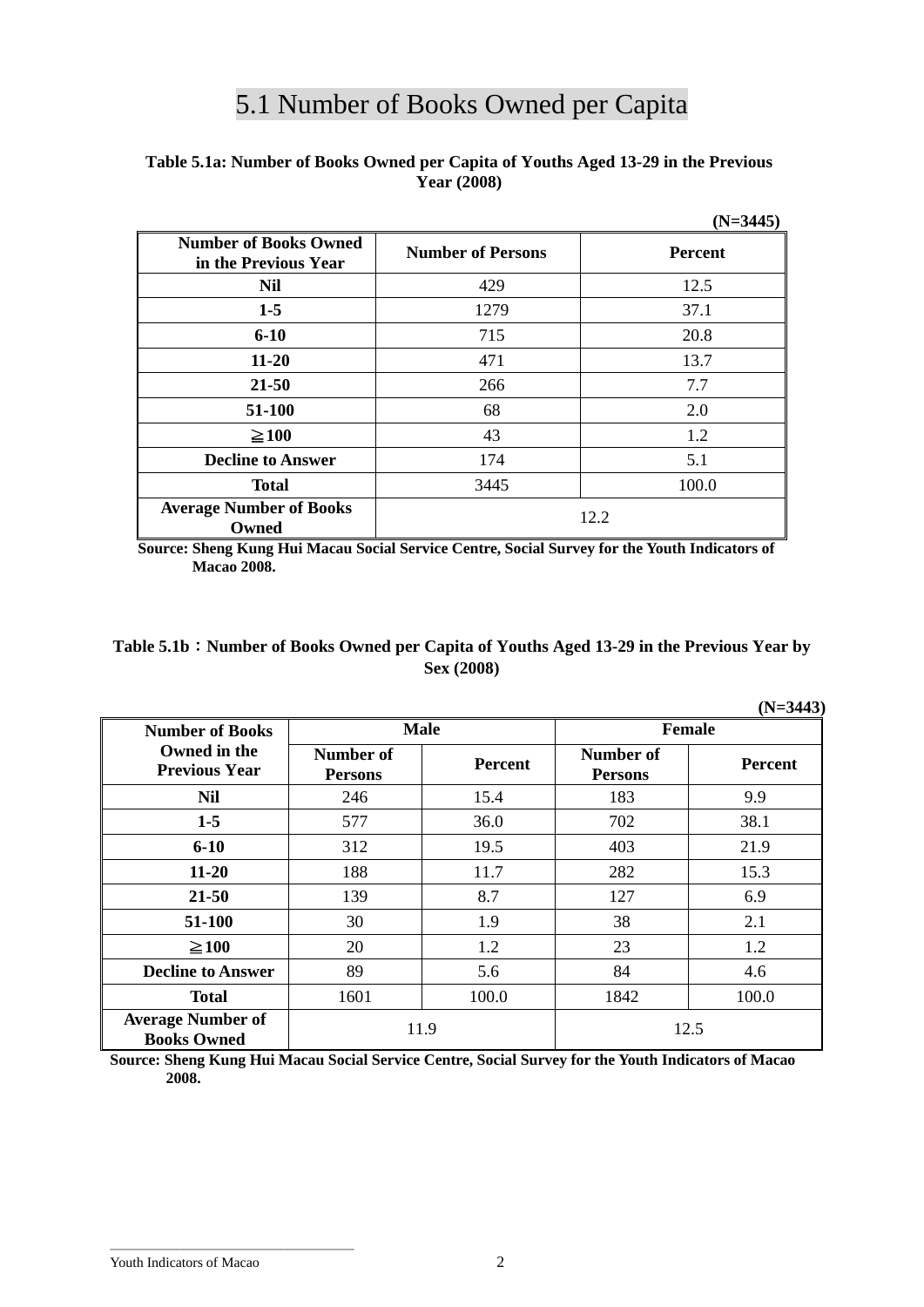|                                                      | 2004<br>$(N=1112)$ | 2005<br>$(N=1295)$ | 2006<br>$(N=1666)$ |
|------------------------------------------------------|--------------------|--------------------|--------------------|
| <b>Leisure Reading Books</b><br>(Average)            | 17.0               | 21.7               | 22.9               |
| <b>Non-Leisure Reading</b><br><b>Books (Average)</b> | 12.3               | 16.5               | 13.4               |
| <b>Number of Books Owned</b><br>(Average Total)      | 29.3               | 38.2               | 36.3               |

**Table 5.1c: Number of Books Owned per Capita of Youths Aged 13-29 in the Previous Year (2004-2006)** 

**Source: Education and Youth Affairs Bureau, Research on Youth Consumption and Living Indicators 2004.** 

> **YMCA of Macau, Research on Youth Consumption and Living Indicators 2005 & 2006.**





**A** Number of Books Owned (Average Total)

\_\_\_\_\_\_\_\_\_\_\_\_\_\_\_\_\_\_\_\_\_\_\_\_\_\_\_\_\_\_\_\_\_\_\_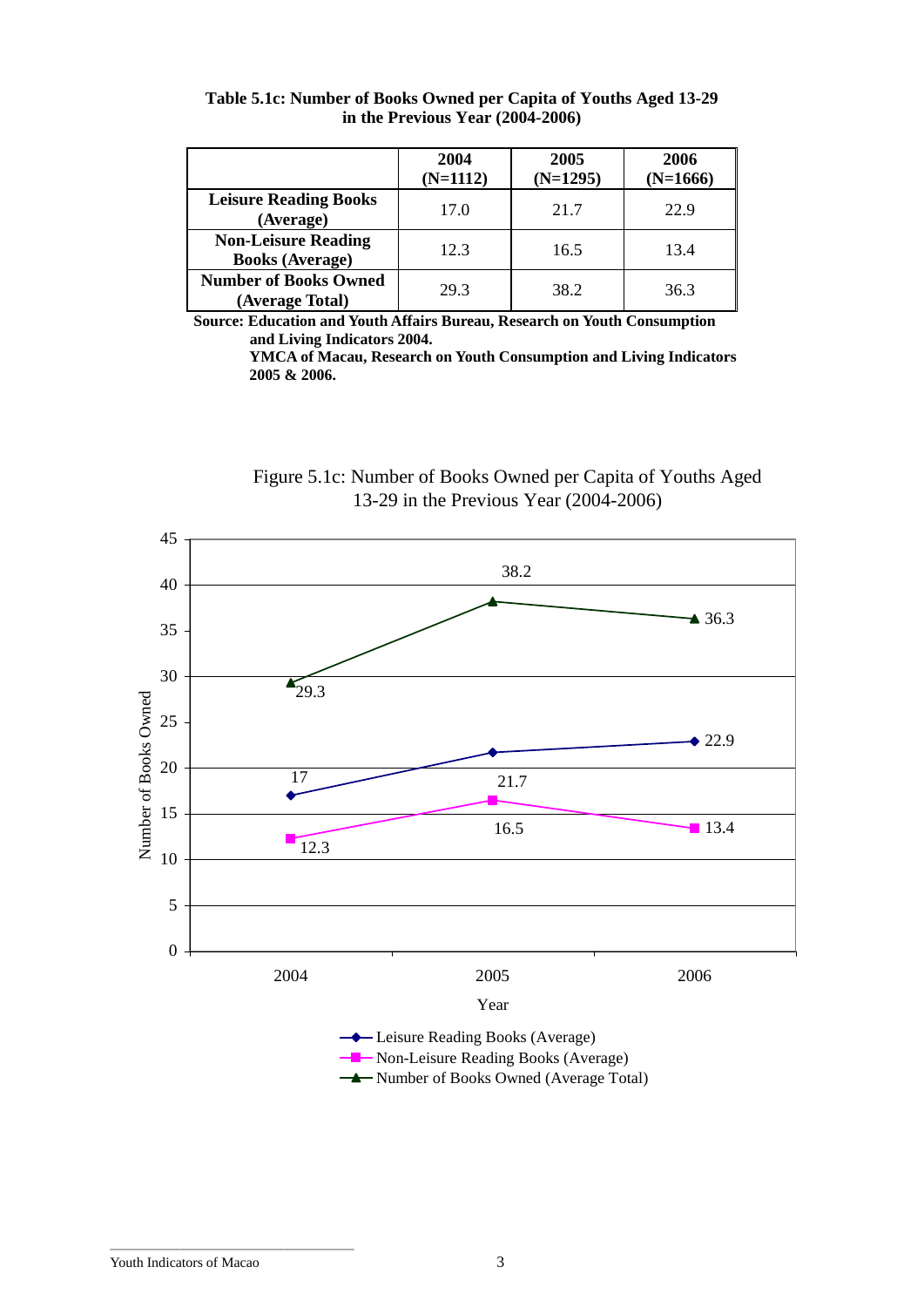# 5.2 Average Reading Time per Day

**Table 5.2a: Average Reading Time per Day of Youths Aged 13-29 in the Pervious Week (2008)** 

|                                        |                          | $(N=3445)$     |
|----------------------------------------|--------------------------|----------------|
| <b>Average Number of Hours per Day</b> | <b>Reading Time</b>      |                |
|                                        | <b>Number of Persons</b> | <b>Percent</b> |
| <b>Nil</b>                             | 711                      | 20.6           |
| $\leq$ 1                               | 1238                     | 35.9           |
| $\geq$ 1 to <3                         | 999                      | 29.0           |
| $\geq$ 3 to <5                         | 277                      | 8.0            |
| $\geq 5$ to $<$ 7                      | 96                       | 2.8            |
| $\geq 7$ to <9                         | 33                       | 1.0            |
| $\geq 9$                               | 58                       | 1.7            |
| <b>Decline to Answer</b>               | 33                       | 1.0            |
| <b>Total</b>                           | 3445                     | 100.0          |
| <b>Average Number of Hours</b>         | 1 hour 30 minutes        |                |

**Source: Sheng Kung Hui Macau Social Service Centre, Social Survey for the Youth Indicators of Macao 2008.** 

| Table 5.2b: Average Reading Time per Day of Youths Aged 13-29 in the Pervious Week (2008) |
|-------------------------------------------------------------------------------------------|
| by Sex $(2008)$                                                                           |

|                                        |                                        |                |                | $(N=3443)$     |  |
|----------------------------------------|----------------------------------------|----------------|----------------|----------------|--|
| <b>Average Number of Hours per Day</b> | <b>Male</b>                            |                | <b>Female</b>  |                |  |
|                                        | <b>No. of Persons</b>                  | <b>Percent</b> | No. of Persons | <b>Percent</b> |  |
| <b>Nil</b>                             | 393                                    | 24.5           | 318            | 17.3           |  |
| $<$ 1                                  | 563                                    | 35.2           | 674            | 36.6           |  |
| $\geq$ 1 to <3                         | 423                                    | 26.4           | 576            | 31.3           |  |
| $\geq$ 3 to <5                         | 112                                    | 7.0            | 164            | 8.9            |  |
| $\geq 5$ to $<$ 7                      | 43                                     | 2.7            | 53             | 2.9            |  |
| $\geq 7$ to <9                         | 16                                     | 1.0            | 17             | 0.9            |  |
| $\geq 9$                               | 28                                     | 1.7            | 30             | 1.6            |  |
| <b>Decline to Answer</b>               | 23                                     | 1.4            | 10             | 0.5            |  |
| <b>Total</b>                           | 1601                                   | 100.0          | 1842           | 100.0          |  |
| <b>Average Number of Hours</b>         | 1 hour 24 minutes<br>1 hour 36 minutes |                |                |                |  |

**Source: Sheng Kung Hui Macau Social Service Centre, Social Survey for the Youth Indicators of Macao 2008.** 

\_\_\_\_\_\_\_\_\_\_\_\_\_\_\_\_\_\_\_\_\_\_\_\_\_\_\_\_\_\_\_\_\_\_\_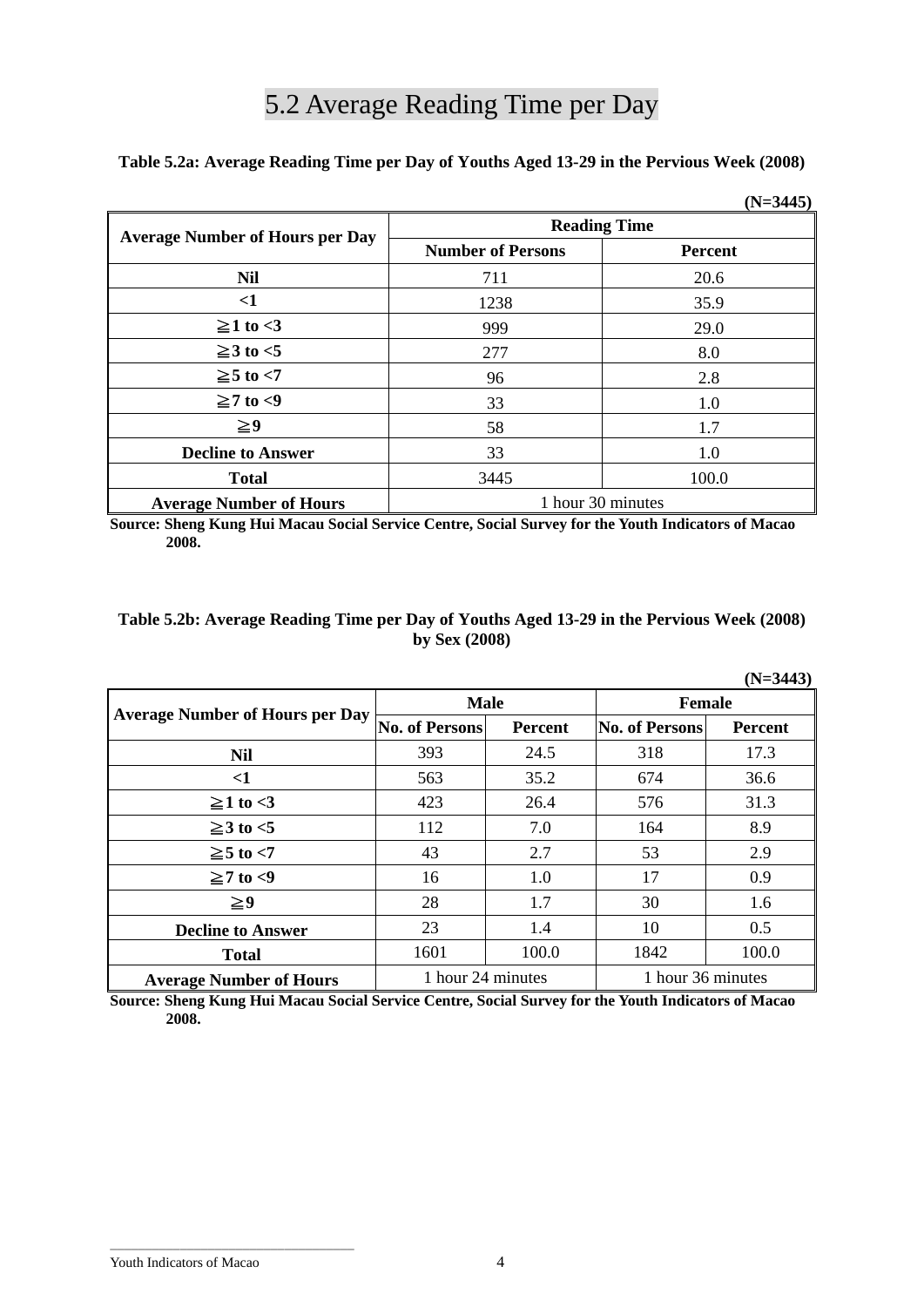| $\frac{6}{6}$ |                                                  |                    |                    |                                  |                    |                    |                    |                    |                    |
|---------------|--------------------------------------------------|--------------------|--------------------|----------------------------------|--------------------|--------------------|--------------------|--------------------|--------------------|
| No. of        | <b>Learning Materials/School</b><br><b>Books</b> |                    |                    | <b>Leisure Reading Materials</b> |                    |                    | <b>Newspapers</b>  |                    |                    |
| <b>Hours</b>  | 2004<br>$(N=1093)$                               | 2005<br>$(N=1295)$ | 2006<br>$(N=1666)$ | 2004<br>$(N=1094)$               | 2005<br>$(N=1295)$ | 2006<br>$(N=1666)$ | 2004<br>$(N=1093)$ | 2005<br>$(N=1295)$ | 2006<br>$(N=1666)$ |
| <b>Nil</b>    | 11.2                                             | 15.7               | 17.4               | 18.4                             | 17.1               | 16.1               | 25.0               | 25.0               | 26.9               |
| $\leq 1$      | 25.3                                             | 31.4               | 45.6               | 46.3                             | 46.9               | 53.3               | 62.4               | 60.3               | 61.0               |
| $2 - 3$       | 37.2                                             | 28.9               | 24.4               | 27.7                             | 22.5               | 22.6               | 10.6               | 9.2                | 9.1                |
| $4 - 5$       | 14.6                                             | 9.5                | 6.2                | 6.3                              | 5.0                | 4.6                | 1.6                | 2.8                | 1.4                |
| $6 - 7$       | 7.1                                              | 4.9                | 2.2                | 0.7                              | 3.1                | 1.9                | 0.3                | 0.5                | 0.7                |
| $8-9$         | 2.4                                              | 2.8                | 2.0                | 0.1                              | 2.0                | 0.8                | 0.1                | 0.8                | 0.2                |
| $\geq 10$     | 2.1                                              | 6.6                | 2.2                | 0.5                              | 3.4                | 0.7                | $\Omega$           | 1.5                | 0.8                |

**Table 5.2c: Reading Time per Day of Youths Aged 13-29 by Type of Reading Material (2004-2006)** 

**Source: Education and Youth Affairs Bureau, Research on Youth Consumption and Living Indicators 2004. YMCA of Macau, Research on Youth Consumption and Living Indicators 2005 & 2006.** 

Figure 5.2c: Reading Time per Day of Youths Aged 13-29 by Type of Reading Materials (2004-2006)



\_\_\_\_\_\_\_\_\_\_\_\_\_\_\_\_\_\_\_\_\_\_\_\_\_\_\_\_\_\_\_\_\_\_\_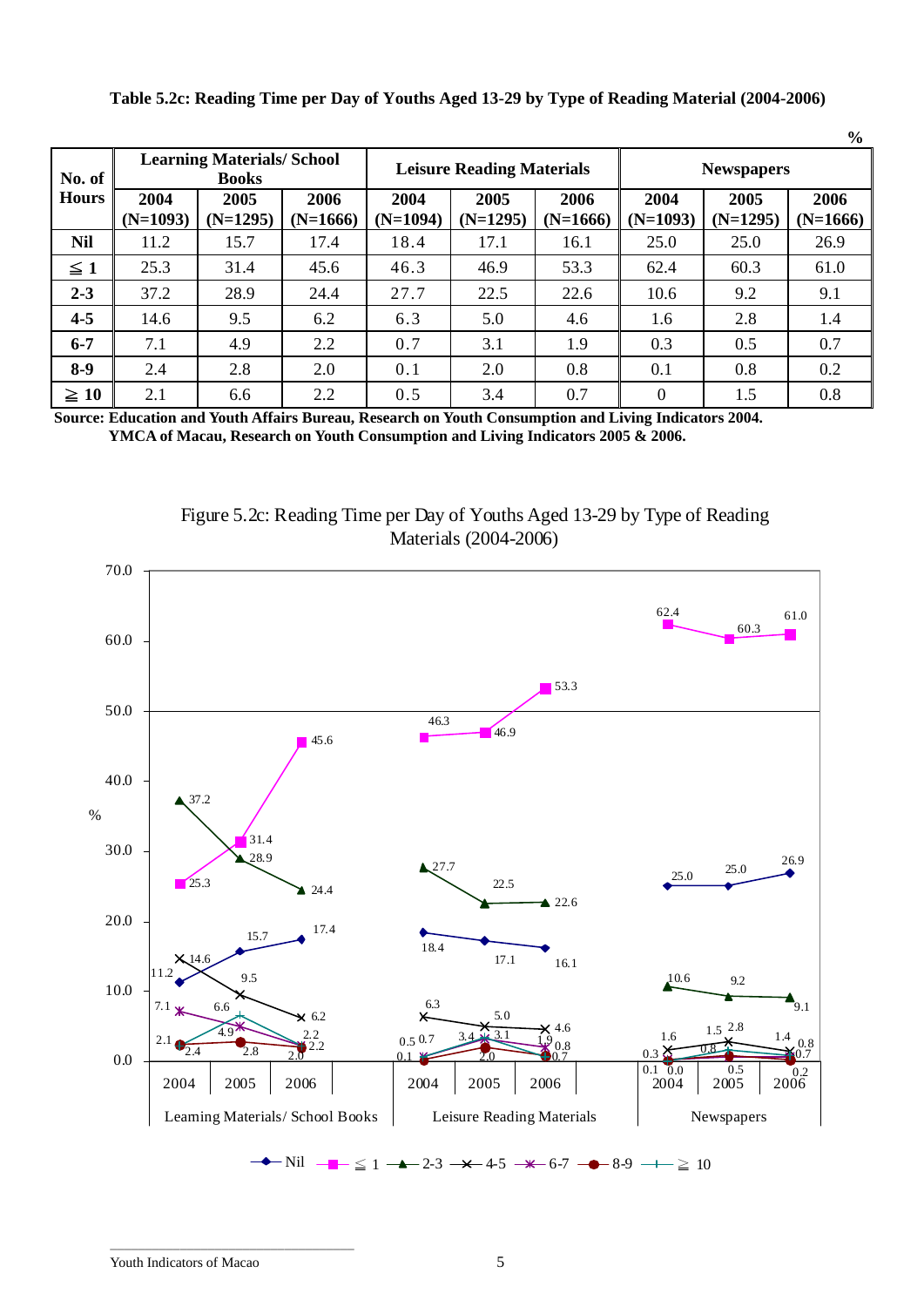# 5.3 Internet Surfing

**Table 5.3a: Internet Surfing Time per Day of Youths Aged 13-29 in the Previous Week (2008)** 

|                                |                              | $(N=3445)$     |  |  |  |
|--------------------------------|------------------------------|----------------|--|--|--|
|                                | <b>Internet Surfing Time</b> |                |  |  |  |
| <b>Number of Hours per Day</b> | <b>Number of Persons</b>     | <b>Percent</b> |  |  |  |
| <b>Nil</b>                     | 130                          | 3.8            |  |  |  |
| $\leq$ 1                       | 360                          | 10.4           |  |  |  |
| $\geq$ 1 to <3                 | 1185                         | 34.4           |  |  |  |
| $\geq$ 3 to <5                 | 777                          | 22.6           |  |  |  |
| $\geq 5$ to $<$ 7              | 354                          | 10.3           |  |  |  |
| $\geq 7$ to <9                 | 176                          | 5.1            |  |  |  |
| $\geq 9$                       | 424                          | 12.3           |  |  |  |
| <b>Decline to Answer</b>       | 39                           | 1.1            |  |  |  |
| <b>Total</b>                   | 3445                         | 100.0          |  |  |  |
| <b>Average Number of Hours</b> | 3 hours 54 minutes           |                |  |  |  |

**Source: Sheng Kung Hui Macau Social Service Centre, Social Survey for the Youth Indicators of Macao 2008.** 

# **Table 5.3b: Internet Surfing Time per Day of Youths Aged 13-29 in the Previous Week by Sex (2008)**

| $(N=3443)$                     |                       |                |                       |                |  |  |  |
|--------------------------------|-----------------------|----------------|-----------------------|----------------|--|--|--|
| <b>Internet Surfing Time</b>   | <b>Male</b>           |                | <b>Female</b>         |                |  |  |  |
|                                | <b>No. of Persons</b> | <b>Percent</b> | <b>No. of Persons</b> | <b>Percent</b> |  |  |  |
| <b>Nil</b>                     | 55                    | 3.4            | 75                    | 4.1            |  |  |  |
| $<$ 1                          | 129                   | 8.1            | 231                   | 12.5           |  |  |  |
| $\geq$ 1 to <3                 | 512<br>32.0           |                | 673                   | 36.5           |  |  |  |
| $\geq$ 3 to <5                 | 376                   | 23.5           | 401                   | 21.8           |  |  |  |
| $\geq 5$ to $< 7$              | 10.8<br>173           |                | 180                   | 9.8            |  |  |  |
| $\geq 7$ to <9                 | 83                    | 5.2            | 93                    | 5.0            |  |  |  |
| $\geq 9$                       | 253                   | 15.8           | 171                   | 9.3            |  |  |  |
| <b>Decline to Answer</b>       | 20                    | 1.2            | 18                    | 1.0            |  |  |  |
| <b>Total</b>                   | 1601                  | 100.0          | 1842                  | 100.0          |  |  |  |
| <b>Average Number of Hours</b> | 4 hours 18 minutes    |                | 3 hours 36 minutes    |                |  |  |  |

**Source: Sheng Kung Hui Macau Social Service Centre, Social Survey for the Youth Indicators of Macao 2008.** 

#### Youth Indicators of Macao 6

\_\_\_\_\_\_\_\_\_\_\_\_\_\_\_\_\_\_\_\_\_\_\_\_\_\_\_\_\_\_\_\_\_\_\_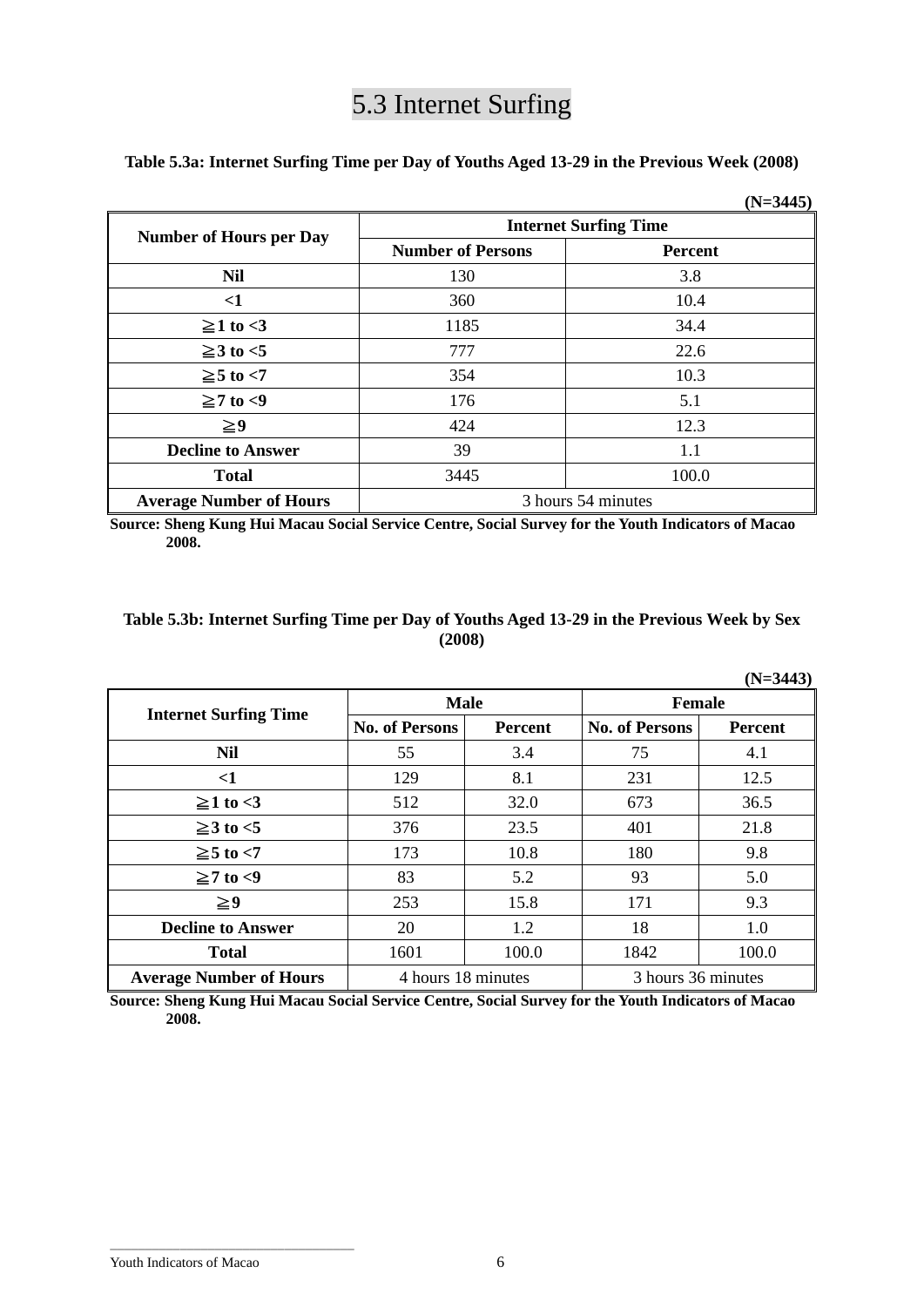# **Table 5.3c: Average Internet Surfing Time per Day of Youth Aged 13-29 in the Previous Week by Age Group (2008)**

|                                                                                                          |                          |                   |                   |                   |                   |                   |                   | $(N=3421)$        |  |
|----------------------------------------------------------------------------------------------------------|--------------------------|-------------------|-------------------|-------------------|-------------------|-------------------|-------------------|-------------------|--|
|                                                                                                          |                          | <b>Aged 13-16</b> |                   | <b>Aged 17-20</b> |                   | <b>Aged 21-24</b> |                   | <b>Aged 25-29</b> |  |
| <b>Internet Surfing Time</b>                                                                             | No. of<br><b>Persons</b> | Percent           | No. of<br>Persons | <b>Percent</b>    | No. of<br>Persons | <b>Percent</b>    | No. of<br>Persons | <b>Percent</b>    |  |
| <b>Nil</b>                                                                                               | 30                       | 3.9               | 35                | 4.3               | 22                | 2.3               | 42                | 4.9               |  |
| $\leq$ 1                                                                                                 | 69                       | 8.9               | 59                | 7.2               | 103               | 10.8              | 126               | 14.6              |  |
| $\geq$ 1 to <3                                                                                           | 235                      | 30.3              | 274               | 33.3              | 384               | 40.1              | 287               | 33.2              |  |
| $\geq$ 3 to <5                                                                                           | 170                      | 21.9              | 224               | 27.2              | 212               | 22.1              | 167               | 19.3              |  |
| $\geq 5$ to $< 7$                                                                                        | 104                      | 13.4              | 78                | 9.5               | 91                | 9.5               | 78                | 9.0               |  |
| $\geq 7$ to <9                                                                                           | 54                       | 7.0               | 30                | 3.6               | 41                | 4.3               | 51                | 5.9               |  |
| $\geq 9$                                                                                                 | 106                      | 13.7              | 110               | 13.4              | 101               | 10.5              | 100               | 11.6              |  |
| <b>Decline to Answer</b>                                                                                 | 7                        | 0.9               | 14                | 1.7               | 4                 | 0.4               | 13                | 1.5               |  |
| <b>Total</b>                                                                                             | 775                      | 100.0             | 824               | 100.0             | 958               | 100.0             | 864               | 100.0             |  |
| $\mu$ repeate Member of Henry 4 beyon 10 minutes 4 beyon Conjunted 2 beyon 40 minutes 2 beyon 40 minutes |                          |                   |                   |                   |                   |                   |                   |                   |  |

**Average Number of Hours** 4 hours 18 minutes 4 hours 6 minutes 3 hours 42 minutes 3 hours 42 minutes **Source: Sheng Kung Hui Macau Social Service Centre, Social Survey for the Youth Indicators of Macao** 

**2008.** 

# **Table 5.3d**:**Uninterrupted Internet Surfing Time of Youths Aged 13-29 (2008)**

|                                                      |                          | $(N=3445)$ |
|------------------------------------------------------|--------------------------|------------|
| <b>Uninterrupted Internet Surfing</b><br><b>Time</b> | <b>Number of Persons</b> | Percent    |
| $\leq$ 1                                             | 77                       | 2.2        |
| $\geq$ 1 to <3                                       | 578                      | 16.8       |
| $\geq$ 3 to <5                                       | 750                      | 21.8       |
| $\geq 5$ to $<$ 7                                    | 574                      | 16.7       |
| $\geq 7$ to <9                                       | 572                      | 16.6       |
| $\geq$ 9 to <11                                      | 247                      | 7.2        |
| $\geq$ 11 to<13                                      | 180                      | 5.2        |
| $\geq$ 13 to<15                                      | 142                      | 4.1        |
| $\geq$ 15 to<17                                      | 67                       | 1.9        |
| $≥17$ to <19                                         | 27                       | 0.8        |
| $\geq$ 19                                            | 218                      | 6.3        |
| <b>Decline to Answer</b>                             | 13                       | 0.4        |
| <b>Total</b>                                         | 3445                     | 100.0      |
| <b>Average Number of Hours</b>                       | 7 hours 12 minutes       |            |

**Source: Sheng Kung Hui Macau Social Service Centre, Social Survey for the Youth Indicators of Macao 2008.** 

\_\_\_\_\_\_\_\_\_\_\_\_\_\_\_\_\_\_\_\_\_\_\_\_\_\_\_\_\_\_\_\_\_\_\_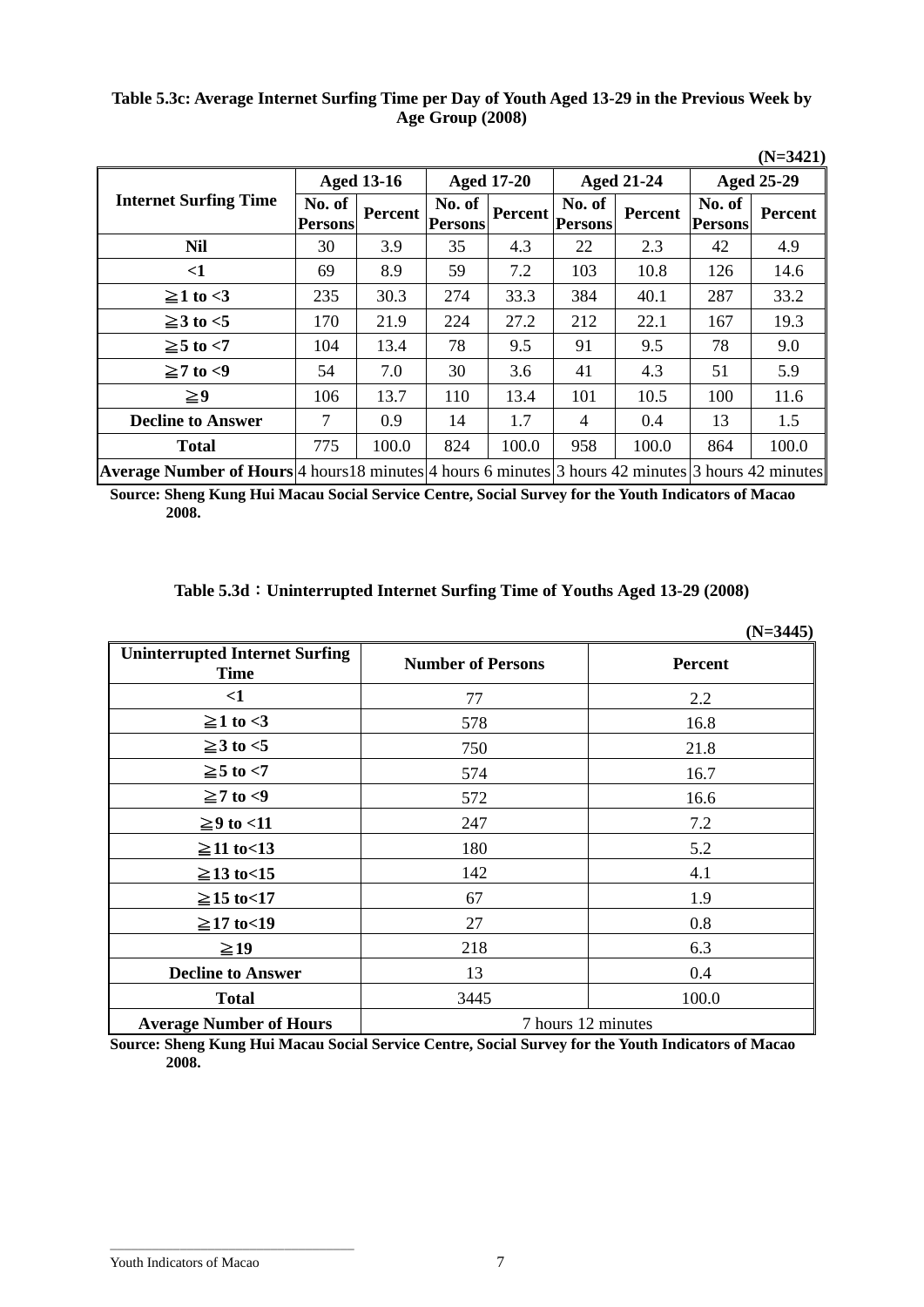# **Table 5.3e: Correlation between Age of Youths Aged 13-29 and No. of Hours Spent on Internet Surfing per Day (2006)**

|              |          |         |       |         | $% (N=1909)$ |
|--------------|----------|---------|-------|---------|--------------|
| Age          | $\leq 1$ | $1 - 2$ | $3-4$ | $5 - 6$ | $\geq 6$     |
| 13           | 22.2     | 36.8    | 24.8  | 8.1     | 8.1          |
| 14           | 12.7     | 38.8    | 33.2  | 7.2     | 8.0          |
| 15           | 12.9     | 32.4    | 32.0  | 10.2    | 12.4         |
| 16           | 9.5      | 35.5    | 31.3  | 15.3    | 8.4          |
| 17           | 8.0      | 42.6    | 33.0  | 10.1    | 6.4          |
| 18           | 10.6     | 43.1    | 30.0  | 11.9    | 4.4          |
| 19           | 18.2     | 48.2    | 23.6  | 7.3     | 2.7          |
| 20           | 7.4      | 49.5    | 34.7  | 7.4     | 1.1          |
| 21           | 17.3     | 40.4    | 34.6  | 1.9     | 5.8          |
| 22           | 14.8     | 22.2    | 33.3  | 22.2    | 7.4          |
| 23           | 13.9     | 41.7    | 30.6  | 8.3     | 5.6          |
| 24           | 14.3     | 28.6    | 33.3  | 4.8     | 19.0         |
| 25           | 20.6     | 35.3    | 35.3  | 2.9     | 5.9          |
| 26           | 8.7      | 43.5    | 34.8  | 8.7     | 4.3          |
| 27           | 13.8     | 31.0    | 41.4  | 0.0     | 13.8         |
| 28           | 18.8     | 50.0    | 12.5  | 6.3     | 12.5         |
| 29           | 22.2     | 44.4    | 19.4  | 5.6     | 8.3          |
| <b>Total</b> | 13.4     | 39.0    | 30.7  | 9.3     | 7.5          |

**Source: Bosco Youth Service Network, Research on Information Technology and Youth Development Indicators 2006.**

\_\_\_\_\_\_\_\_\_\_\_\_\_\_\_\_\_\_\_\_\_\_\_\_\_\_\_\_\_\_\_\_\_\_\_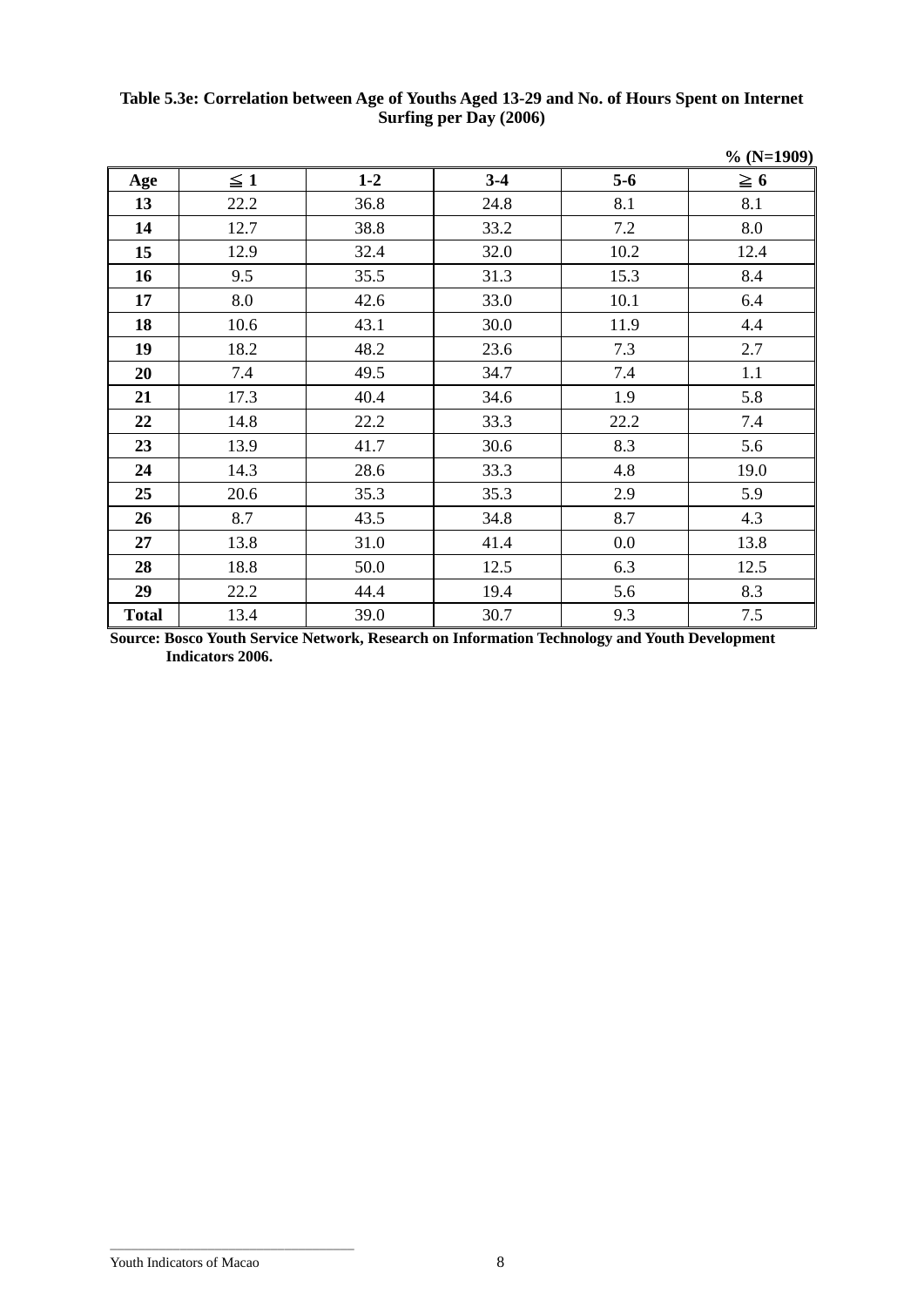| Table 5.3f: Correlation between Age of Youths Aged 13-29 and the Longest Uninterrupted |
|----------------------------------------------------------------------------------------|
| Surfing Time (in Hours) on the Internet (2006)                                         |

|              |                |                |                |                |                |                |                                                                |                |                |                  |                  |                  | $% (N=1884)$              |
|--------------|----------------|----------------|----------------|----------------|----------------|----------------|----------------------------------------------------------------|----------------|----------------|------------------|------------------|------------------|---------------------------|
|              |                |                |                |                |                |                | Uninterrupted Surfing time on the Internet (Number of Persons) |                |                |                  |                  |                  |                           |
| Age          | $\leq 1$       | $1-2$          | $3 - 4$        | $5-6$          | $7 - 8$        | $9 - 10$       | $11 - 12$                                                      | $13-14$        | $15-16$        | $17 - 18$        | $19 - 20$        | $\geq 21$        | Total (No. of<br>Persons) |
| 13           | 14             | 32             | 53             | 41             | 25             | 16             | 10                                                             | 12             | $\tau$         | $\overline{2}$   | $\overline{4}$   | 15               | 231                       |
| 14           | 15             | 26             | 76             | 91             | 34             | 32             | 27                                                             | 13             | 8              | $\overline{3}$   | $\tau$           | 27               | 359                       |
| 15           | 12             | 12             | 38             | 39             | 27             | 18             | 12                                                             | 10             | 3              | 9                | 9                | 36               | 225                       |
| 16           | 9              | 14             | 44             | 52             | 38             | 18             | 21                                                             | 11             | 12             | 6                | 3                | 27               | 255                       |
| 17           | 5              | 9              | 34             | 41             | 29             | 21             | 14                                                             | $\overline{4}$ | 3              | 5                | $\overline{4}$   | 14               | 183                       |
| 18           | $\overline{4}$ | 11             | 27             | 35             | 34             | 15             | 14                                                             | $\overline{2}$ | $\mathbf{1}$   | $\overline{3}$   | $\mathbf{1}$     | 9                | 156                       |
| 19           | $\overline{2}$ | $\overline{7}$ | 25             | 31             | 16             | 10             | 5                                                              | $\overline{4}$ | $\overline{2}$ | $\overline{0}$   | $\overline{0}$   | 6                | 108                       |
| 20           | $\overline{4}$ | $\overline{2}$ | 22             | 26             | 15             | $\overline{7}$ | 6                                                              | 3              | $\mathbf{1}$   | $\overline{0}$   | $\mathbf{1}$     | 9                | 96                        |
| 21           | $\overline{2}$ | 4              | 16             | $\overline{7}$ | 8              | 5              | $\overline{2}$                                                 | $\overline{2}$ | $\mathbf{1}$   | $\mathbf{1}$     | $\mathbf{1}$     | 3                | 52                        |
| 22           | $\mathbf{1}$   | $\mathbf{1}$   | 3              | 8              | $\mathbf{1}$   | 3              | $\mathbf{1}$                                                   | $\overline{2}$ | $\overline{2}$ | $\boldsymbol{0}$ | $\mathbf{1}$     | $\overline{2}$   | 25                        |
| 23           | $\overline{0}$ | $\mathbf{1}$   | $\overline{3}$ | 15             | $\overline{4}$ | $\mathbf{1}$   | $\overline{2}$                                                 | 3              | $\overline{0}$ | $\overline{0}$   | $\overline{0}$   | $\overline{7}$   | 36                        |
| 24           | 1              | $\mathbf{1}$   | $\overline{2}$ | 3              | $\overline{4}$ | $\overline{2}$ | 5                                                              | $\mathbf{1}$   | $\mathbf{1}$   | $\mathbf{1}$     | $\boldsymbol{0}$ | $\boldsymbol{0}$ | 21                        |
| 25           | $\overline{0}$ | 5              | 3              | 10             | 4              | 3              | 3                                                              | $\mathbf{1}$   | 1              | $\boldsymbol{0}$ | $\overline{2}$   | $\overline{2}$   | 34                        |
| 26           | $\overline{0}$ | $\mathbf{1}$   | 5              | $\overline{2}$ | 5              | $\mathbf{1}$   | $\overline{2}$                                                 | $\overline{2}$ | $\mathbf{1}$   | $\overline{0}$   | $\boldsymbol{0}$ | $\mathbf{1}$     | 20                        |
| 27           | $\overline{0}$ | 4              | $\overline{7}$ | 5              | $\overline{2}$ | $\overline{c}$ | 5                                                              | $\overline{0}$ | $\mathbf 1$    | $\boldsymbol{0}$ | $\boldsymbol{0}$ | 3                | 29                        |
| 28           | $\mathbf{1}$   | $\overline{2}$ | $\overline{2}$ | 4              | $\mathbf{1}$   | $\mathbf{1}$   | 1                                                              | $\mathbf{1}$   | $\mathbf{0}$   | $\mathbf{1}$     | $\boldsymbol{0}$ | $\overline{2}$   | 16                        |
| 29           | $\overline{3}$ | 3              | 12             | $\tau$         | 4              | 3              | 4                                                              | $\overline{0}$ | 1              | $\overline{0}$   | $\boldsymbol{0}$ | $\mathbf{1}$     | 38                        |
| <b>Total</b> | 73             | 135            | 372            | 417            | 251            | 158            | 134                                                            | 71             | 45             | 31               | 33               | 164              | 1884                      |

**Source: Bosco Youth Service Network, Research on Information Technology and Youth Development Indicators 2006.**

\_\_\_\_\_\_\_\_\_\_\_\_\_\_\_\_\_\_\_\_\_\_\_\_\_\_\_\_\_\_\_\_\_\_\_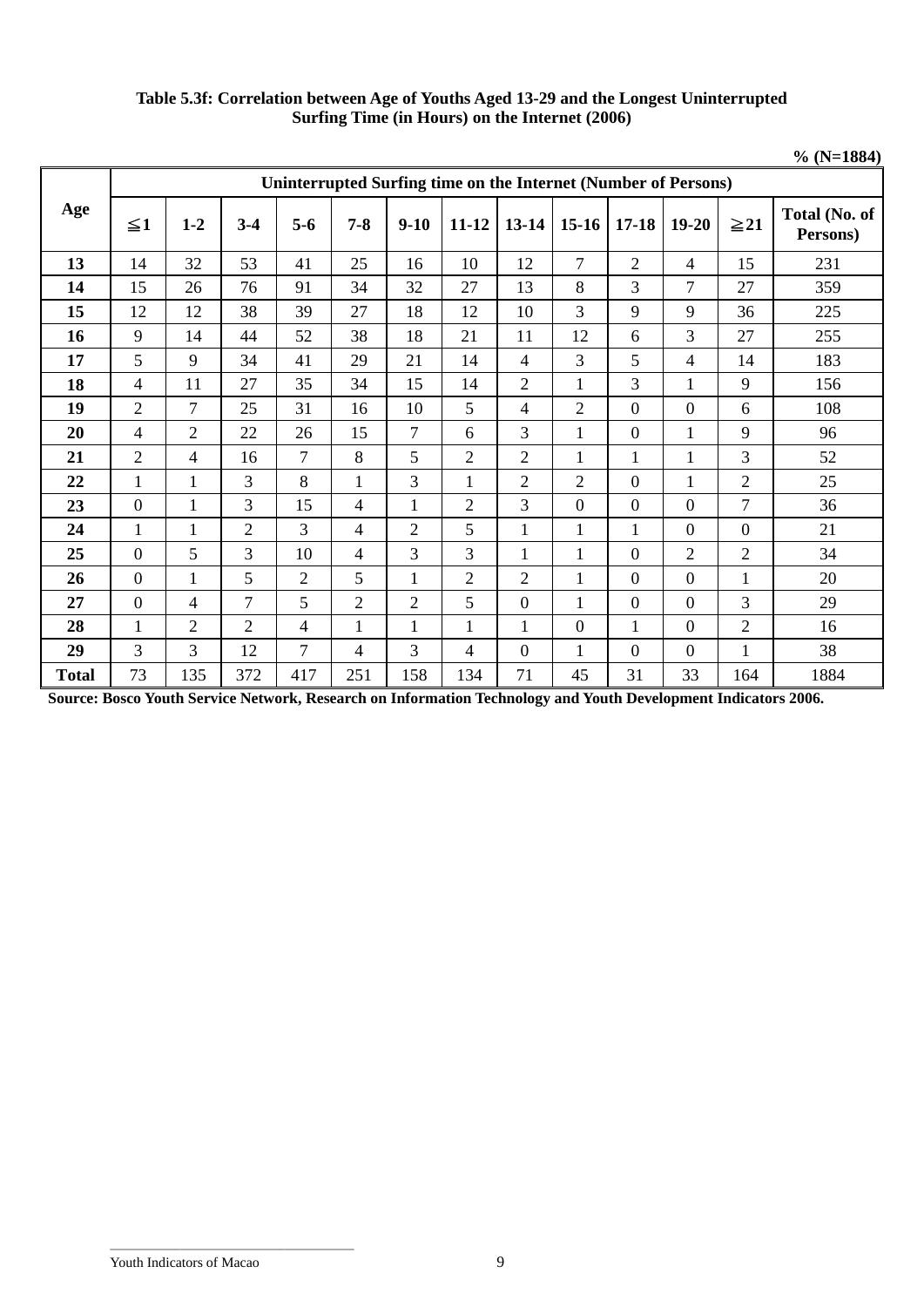# 5.4 Leisure Activities and Leisure Time Allocation

# **Table 5.4a: he Three Most Frequently Done Leisure Activities of Youths Aged 13-29 in the Previous Week (2008)**

|                                                                                            |                          | $(N=3445)$     |
|--------------------------------------------------------------------------------------------|--------------------------|----------------|
| <b>The Three Most Frequently Done</b><br><b>Leisure Activities in the Previous</b><br>Week | <b>Number of Persons</b> | <b>Percent</b> |
| <b>Internet Surfing</b>                                                                    | 1997                     | 58.0           |
| <b>Watching TV</b>                                                                         | 1456                     | 42.3           |
| <b>Strolling/Shopping</b>                                                                  | 1208                     | 35.1           |
| <b>Listening to Music</b>                                                                  | 964                      | 28.0           |
| <b>Chatting with Friends</b>                                                               | 928                      | 26.9           |
| <b>Playing Electronic Games</b>                                                            | 869                      | 25.2           |
| <b>Sports Activities</b>                                                                   | 807                      | 23.4           |
| <b>Taking Nap</b>                                                                          | 581                      | 16.9           |
| <b>Reading Extra-curricular Materials</b>                                                  | 424                      | 12.3           |
| <b>Watching Movies</b>                                                                     | 335                      | 9.7            |
| <b>Karaoke Singing</b>                                                                     | 256                      | 7.4            |
| <b>Joining Interest Classes</b>                                                            | 211                      | 6.1            |
| <b>Travelling Abroad</b>                                                                   | 139                      | 4.0            |
| <b>Others</b>                                                                              | 85                       | 2.5            |
| <b>Decline to Answer</b>                                                                   | 59                       | 1.7            |

**Source: Sheng Kung Hui Macau Social Service Centre, Social Survey for the Youth Indicators of Macao 2008.** 

*Note: (1) Respondents may choose up to 3 answers.*

\_\_\_\_\_\_\_\_\_\_\_\_\_\_\_\_\_\_\_\_\_\_\_\_\_\_\_\_\_\_\_\_\_\_\_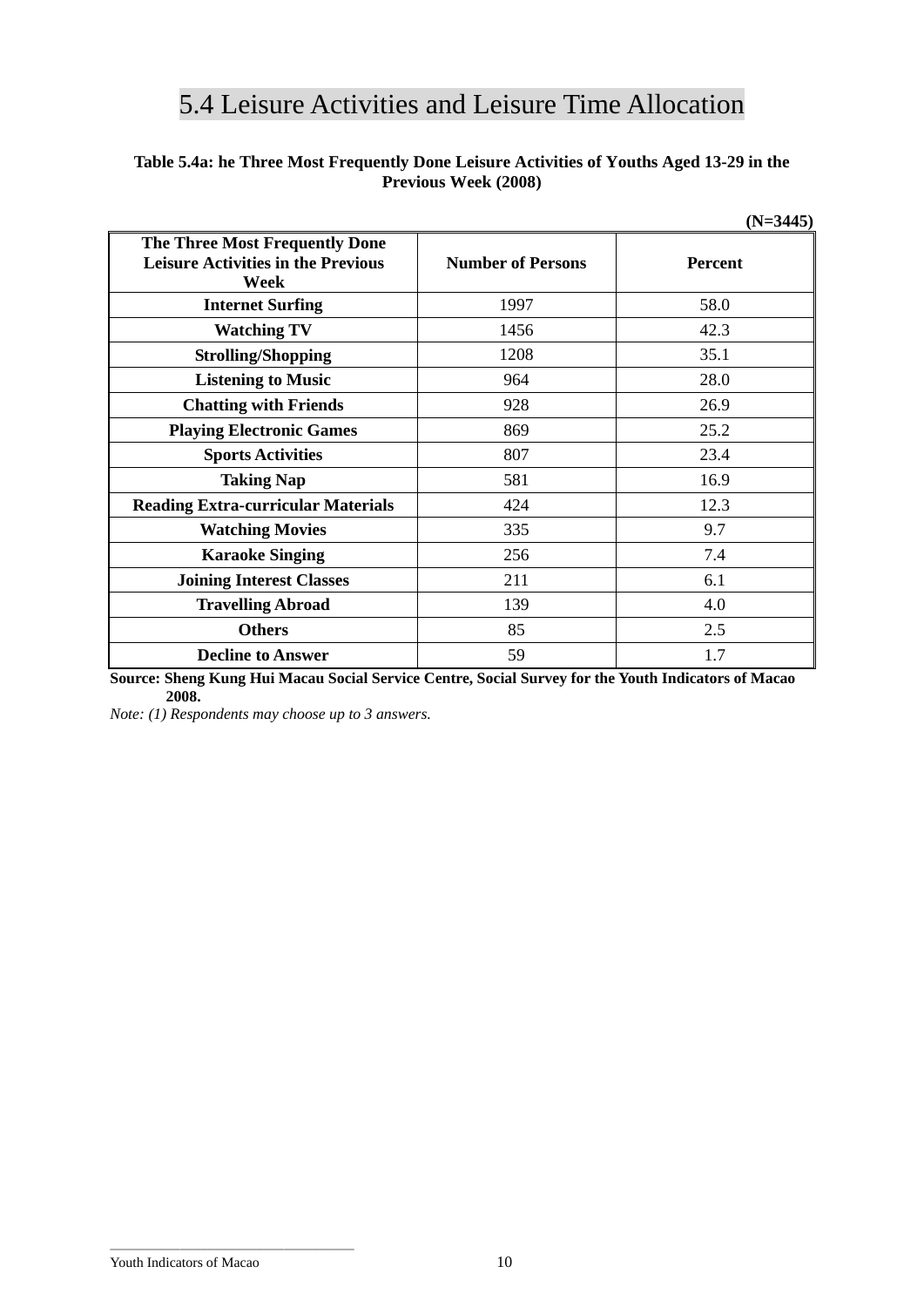|                                                                             |                           |                |                             | $(N=3443)$     |  |
|-----------------------------------------------------------------------------|---------------------------|----------------|-----------------------------|----------------|--|
| The Three Most Frequently Done<br><b>Leisure Activities in the Previous</b> | <b>Male</b><br>$(N=1601)$ |                | <b>Female</b><br>$(N=1842)$ |                |  |
| Week                                                                        | <b>No. of Persons</b>     | <b>Percent</b> | <b>No. of Persons</b>       | <b>Percent</b> |  |
| <b>Internet Surfing</b>                                                     | 1005                      | 62.8           | 990                         | 53.7           |  |
| <b>Watching TV</b>                                                          | 546                       | 34.1           | 909                         | 49.3           |  |
| <b>Strolling/Shopping</b>                                                   | 279                       | 17.4           | 928                         | 50.4           |  |
| <b>Listening to Music</b>                                                   | 426                       | 26.6           | 538                         | 29.2           |  |
| <b>Chatting with Friends</b>                                                | 338                       | 21.1           | 590                         | 32.0           |  |
| <b>Playing Electronic Games</b>                                             | 702                       | 43.8           | 167                         | 9.1            |  |
| <b>Sports Activities</b>                                                    | 601                       | 37.5           | 206                         | 11.2           |  |
| <b>Taking Nap</b>                                                           | 253                       | 15.8           | 327                         | 17.8           |  |
| <b>Reading Extra-curricular Materials</b>                                   | 154                       | 9.6            | 270                         | 14.7           |  |
| <b>Watching Movies</b>                                                      | 158                       | 9.9            | 177                         | 9.6            |  |
| <b>Karaoke Singing</b>                                                      | 131                       | 8.2            | 125                         | 6.8            |  |
| <b>Joining Interest Classes</b>                                             | 63                        | 3.9            | 148                         | 8.0            |  |
| <b>Travelling Abroad</b>                                                    | 60                        | 3.7            | 78                          | 4.2            |  |
| <b>Others</b>                                                               | 48                        | 3.0            | 37                          | 2.0            |  |
| <b>Decline to Answer</b>                                                    | 29                        | 1.8            | 30                          | 1.6            |  |

# **Table 5.4b: The Three Most Frequently Done Leisure Activities of Youths Aged 13-29 in the Previous Week by Sex (2008)**

**Source: Sheng Kung Hui Macau Social Service Centre, Social Survey for the Youth Indicators of Macao 2008.** 

*Note: (1) Respondents may choose up to 3 answers.* 

\_\_\_\_\_\_\_\_\_\_\_\_\_\_\_\_\_\_\_\_\_\_\_\_\_\_\_\_\_\_\_\_\_\_\_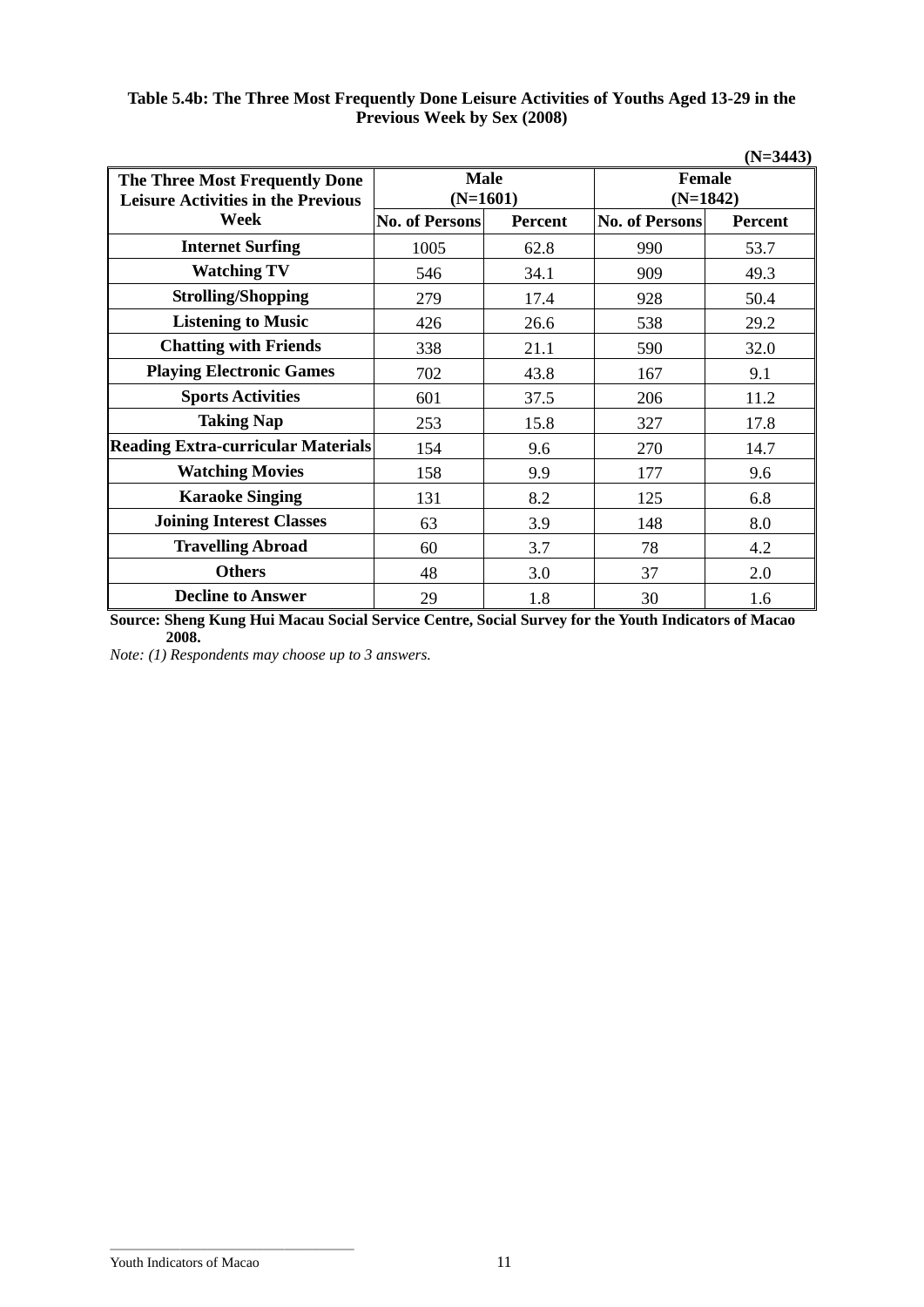|                                        |                    | <b>Average Time (Hours)</b> |                    |
|----------------------------------------|--------------------|-----------------------------|--------------------|
| <b>Leisure Activity</b>                | 2004<br>$(N=1099)$ | 2005<br>$(N=1062)$          | 2006<br>$(N=1666)$ |
| <b>Watching TV</b>                     | 1.10               | 1.57                        | 1.71               |
| <b>Internet Surfing</b>                | 0.78               | 1.31                        | 1.73               |
| <b>Strolling/Shopping</b>              | 0.57               | 0.51                        | 1.17               |
| <b>Chatting with Friends</b>           | 0.49               | 0.59                        | 0.75               |
| <b>Eating Out</b>                      | 0.15               | 0.33                        | 0.49               |
| <b>Online Games</b>                    | 0.30               | 0.76                        | 0.72               |
| <b>Home Audio/ Video Entertainment</b> | 0.22               | 0.35                        | 0.42               |
| <b>Ball Games/ Sports</b>              | 0.24               | 0.33                        | 0.75               |
| <b>Extra-curricular Reading</b>        | 0.16               | 0.27                        | 0.36               |
| <b>Housework</b>                       | 0.21               | 0.20                        | 0.29               |
| <b>Karaoke Singing</b>                 |                    | 0.16                        | 0.42               |
| <b>Visiting Gongbei</b>                |                    | 0.28                        | 0.33               |
| <b>Interest Classes</b>                |                    | 0.17                        | 0.19               |
| <b>Going to the Cinema</b>             |                    | 0.08                        | 0.13               |

**Table 5.4c: Most Common Form (1) of Leisure Activity of Youths Aged 13-29 and Average Time Spent on Leisure Activities in the Previous Week (2004-2006)** 

**Source: Education and Youth Affairs Bureau, Research on Youth Consumption and Living Indicators 2004.** 

**YMCA of Macau, Research on Youth Consumption and Living Indicators 2005 & 2006.** 

*Note: (1) Most common form of activity refers to the activity which a youth spends most time on per week.* 

\_\_\_\_\_\_\_\_\_\_\_\_\_\_\_\_\_\_\_\_\_\_\_\_\_\_\_\_\_\_\_\_\_\_\_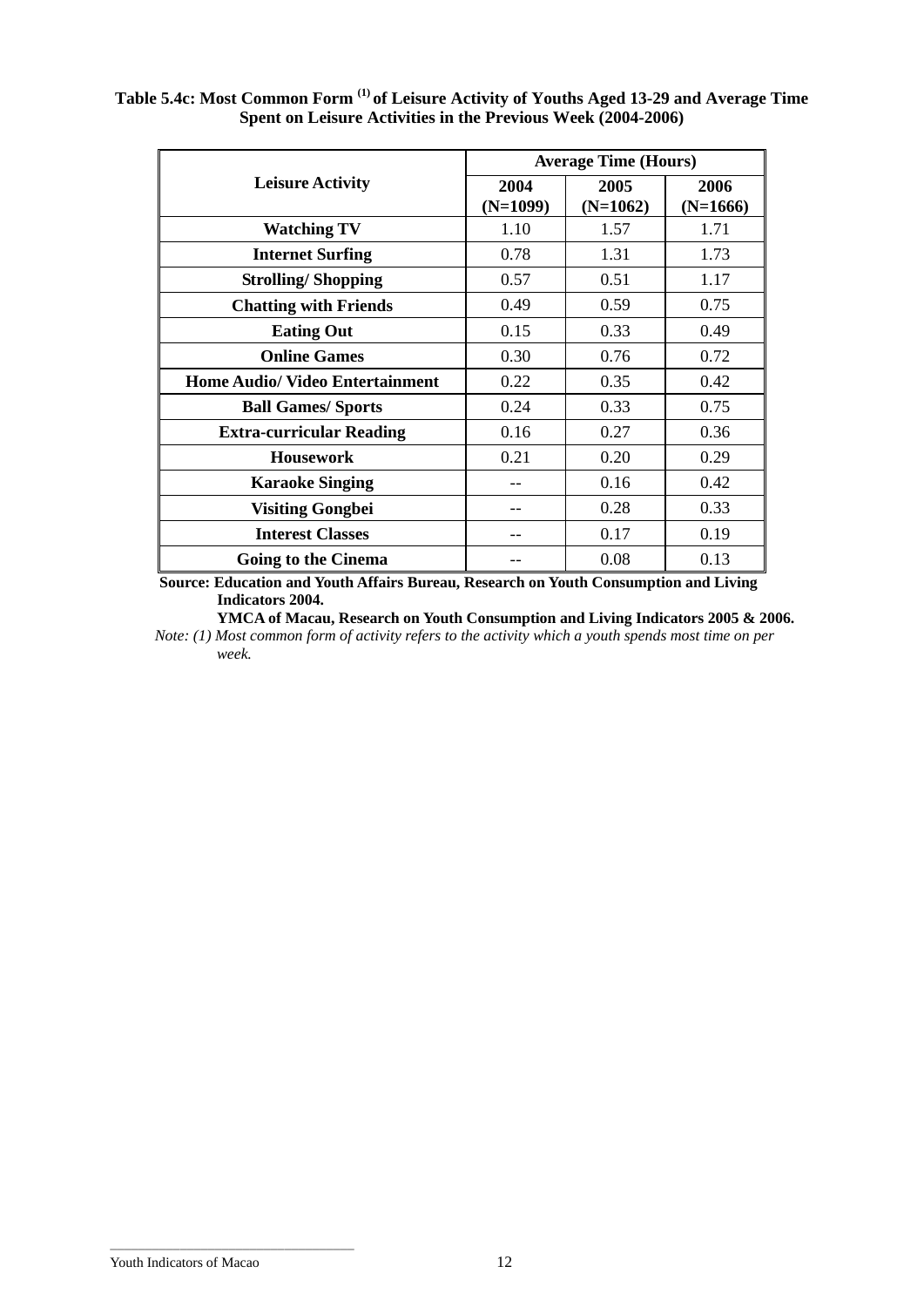

# Figure 5.4c: Most Common Form of Leisure Activity of Youths Aged 13-29 and Average Time Spent on Leisure Activities in the Previous Week (2004-2006)

\_\_\_\_\_\_\_\_\_\_\_\_\_\_\_\_\_\_\_\_\_\_\_\_\_\_\_\_\_\_\_\_\_\_\_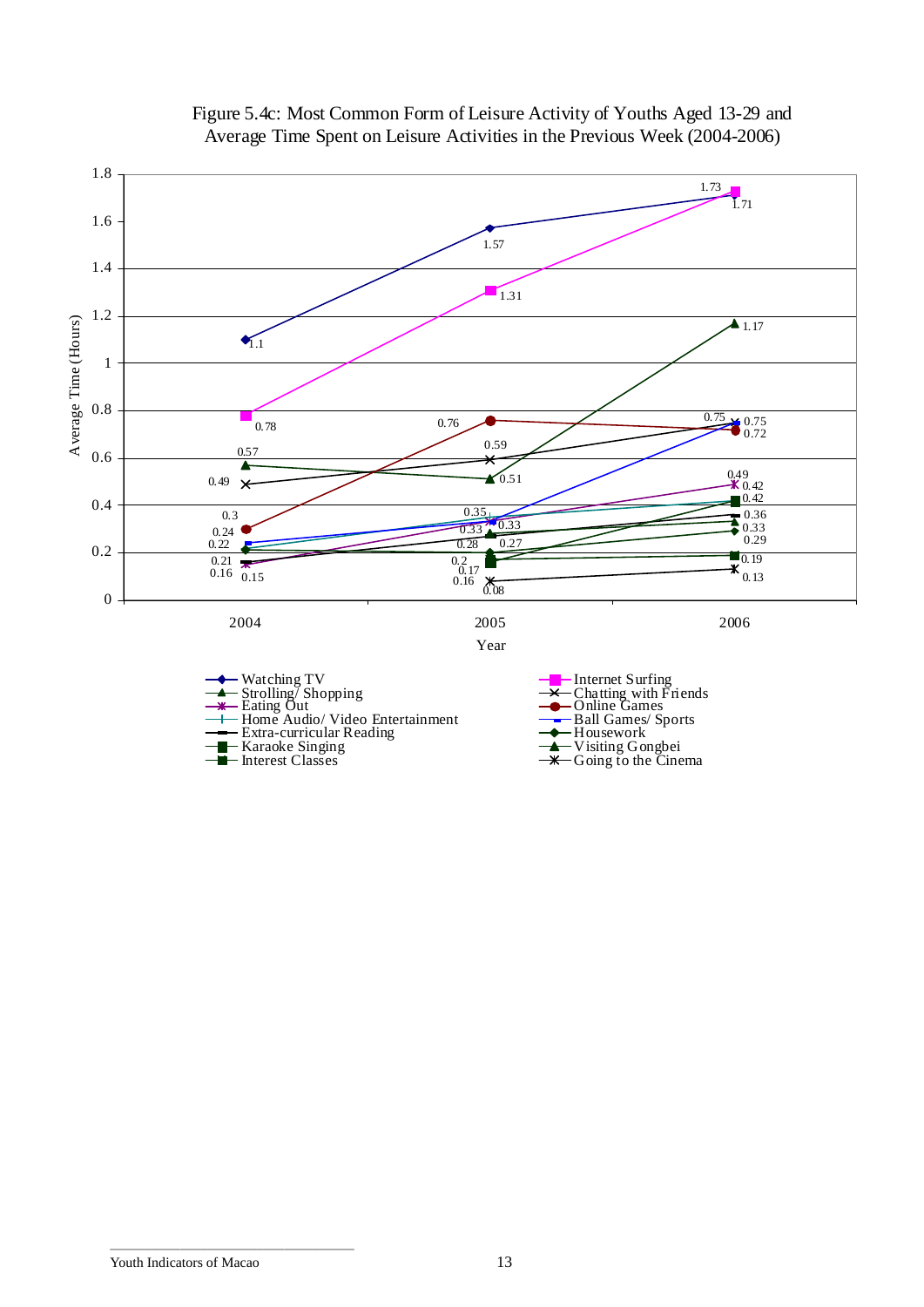# 5.5 Number of Applicants for Library Cards

| Age of<br><b>Applicants when</b><br><b>First Issued</b><br><b>Library Card</b> | 2003 | 2004 | 2005 | 2006 | 2007 | 2008 |
|--------------------------------------------------------------------------------|------|------|------|------|------|------|
| 13                                                                             | 654  | 495  | 367  | 252  | 95   | 219  |
| 14                                                                             | 528  | 428  | 306  | 153  | 97   | 139  |
| 15                                                                             | 492  | 399  | 218  | 152  | 93   | 141  |
| 16                                                                             | 535  | 424  | 169  | 186  | 95   | 190  |
| 17                                                                             | 550  | 433  | 226  | 187  | 104  | 205  |
| 18                                                                             | 499  | 349  | 243  | 226  | 145  | 181  |
| 19                                                                             | 409  | 277  | 251  | 177  | 156  | 236  |
| 20                                                                             | 352  | 227  | 200  | 185  | 132  | 200  |
| 21                                                                             | 245  | 182  | 191  | 127  | 141  | 184  |
| 22                                                                             | 234  | 180  | 154  | 133  | 135  | 192  |
| 23                                                                             | 226  | 155  | 165  | 154  | 184  | 175  |
| 24                                                                             | 214  | 142  | 158  | 127  | 203  | 186  |
| 25                                                                             | 173  | 114  | 150  | 107  | 192  | 143  |
| 26                                                                             | 145  | 119  | 117  | 56   | 177  | 142  |
| 27                                                                             | 136  | 96   | 105  | 92   | 150  | 105  |
| 28                                                                             | 152  | 111  | 94   | 76   | 175  | 118  |
| 29                                                                             | 162  | 122  | 87   | 80   | 232  | 91   |
| <b>Total</b>                                                                   | 5706 | 4253 | 3201 | 2470 | 2506 | 2847 |

# **Table 5.5a: Applicants for Library Card of Macao Central Library (under Cultural Affairs Bureau) by Age (2003-2008)**

**Source: Macao Central Library, Cultural Affairs Bureau.** 

\_\_\_\_\_\_\_\_\_\_\_\_\_\_\_\_\_\_\_\_\_\_\_\_\_\_\_\_\_\_\_\_\_\_\_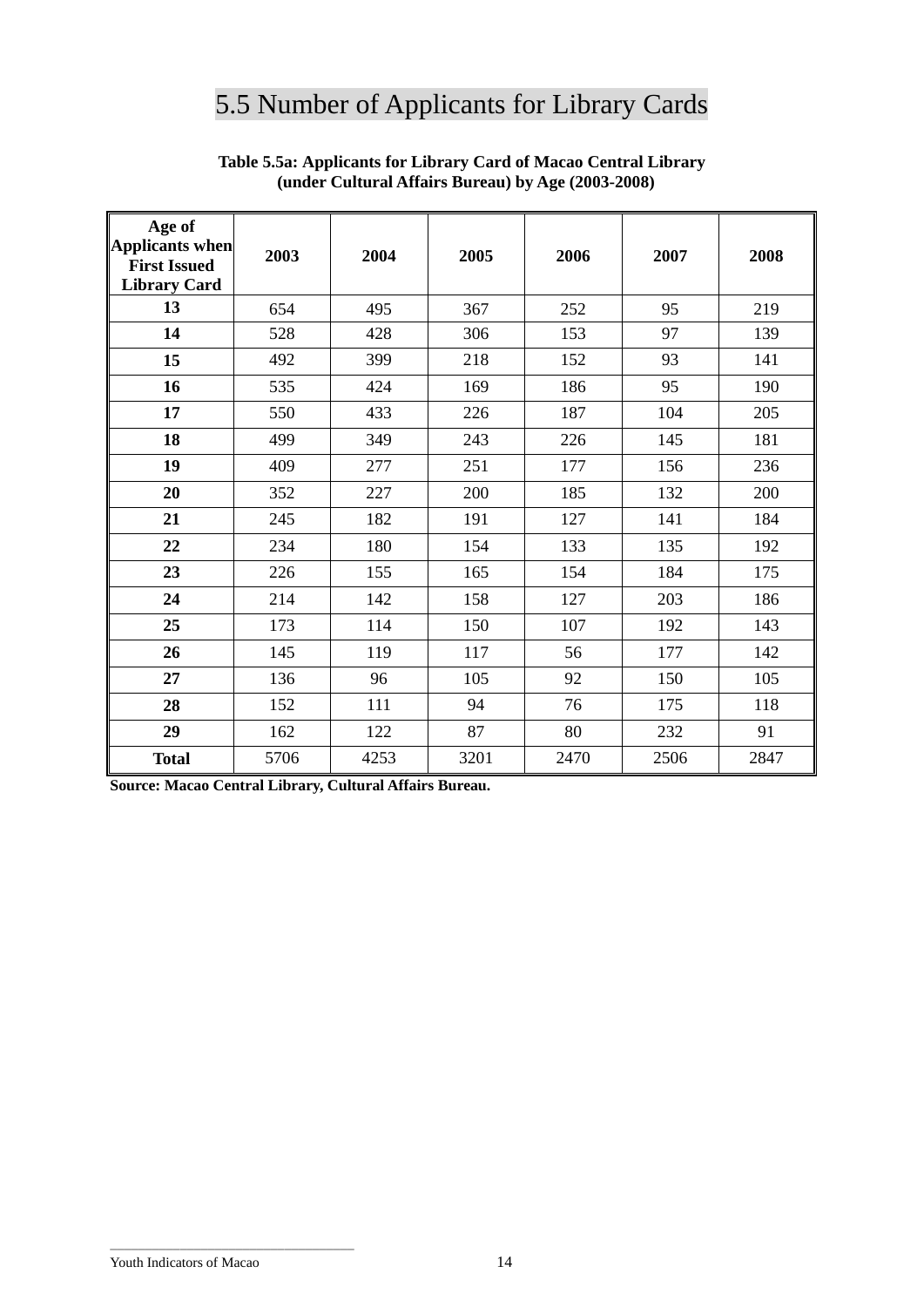

Figure 5.5a: Applicants for Library Card of Macao Central Library (under Cultural Affairs Bureau) by Age (2003-2007)

\_\_\_\_\_\_\_\_\_\_\_\_\_\_\_\_\_\_\_\_\_\_\_\_\_\_\_\_\_\_\_\_\_\_\_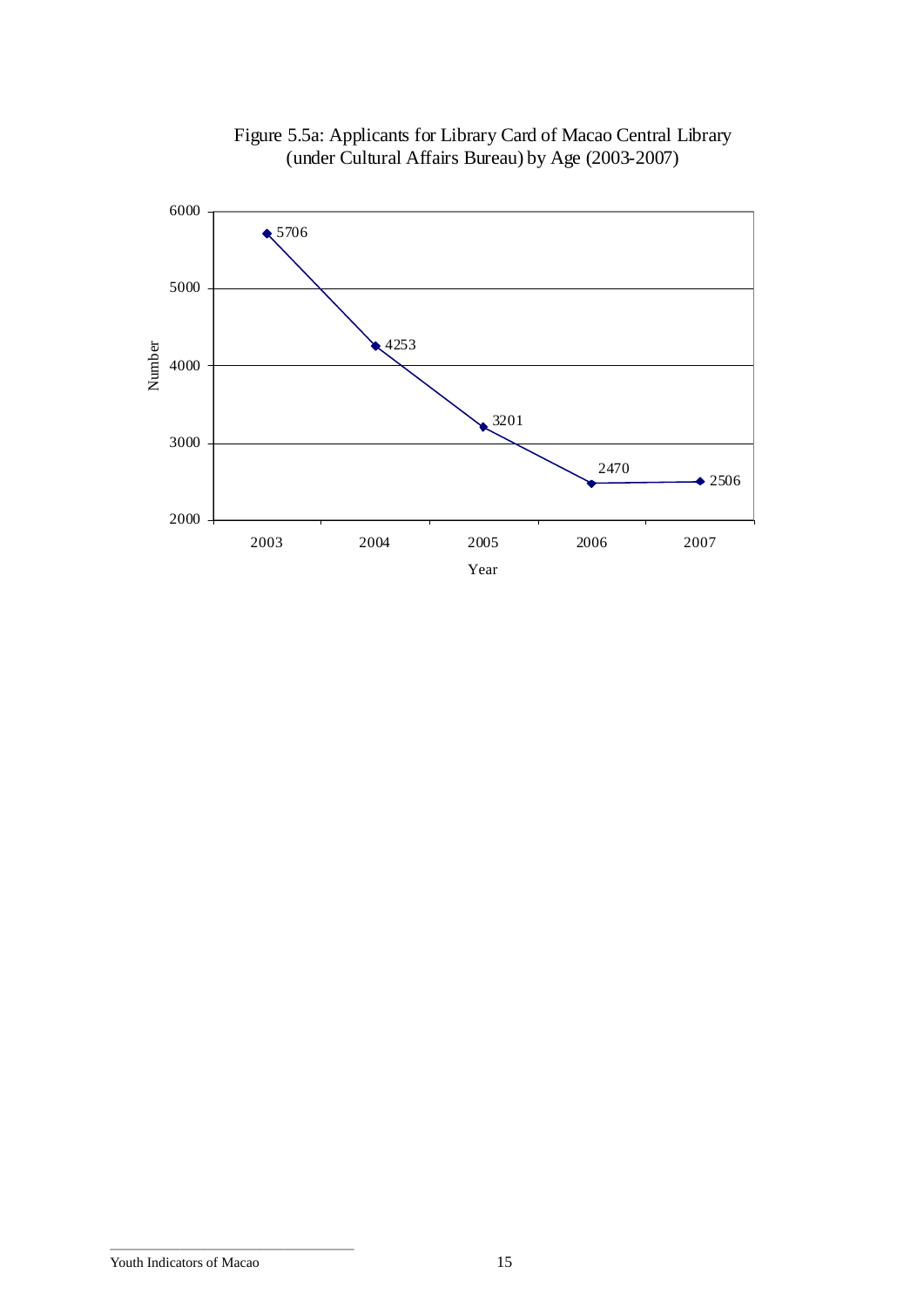# **Table 5.5b: Applicants for Library Card of Macao Central Library (under Cultural Affairs Bureau) by Sex (2003-2008)**

| Age of                                         |      | Male |  |  |  |                                                                                         |  | <b>Female</b> |  |  |  |      |
|------------------------------------------------|------|------|--|--|--|-----------------------------------------------------------------------------------------|--|---------------|--|--|--|------|
| $\Delta$ pplicants when<br><b>First Issued</b> |      |      |  |  |  | $\parallel$ 2003   2004   2005   2006   2007   2008    2003   2004   2005   2006   2007 |  |               |  |  |  | 2008 |
| <b>Library Card</b>                            |      |      |  |  |  |                                                                                         |  |               |  |  |  |      |
| <b>Total</b>                                   | 2275 |      |  |  |  | 1838   1361   1107   1149   1224    3431   2415   1840   1363   1357                    |  |               |  |  |  | 1623 |

**Source: Macao Central Library, Cultural Affairs Bureau.** 





\_\_\_\_\_\_\_\_\_\_\_\_\_\_\_\_\_\_\_\_\_\_\_\_\_\_\_\_\_\_\_\_\_\_\_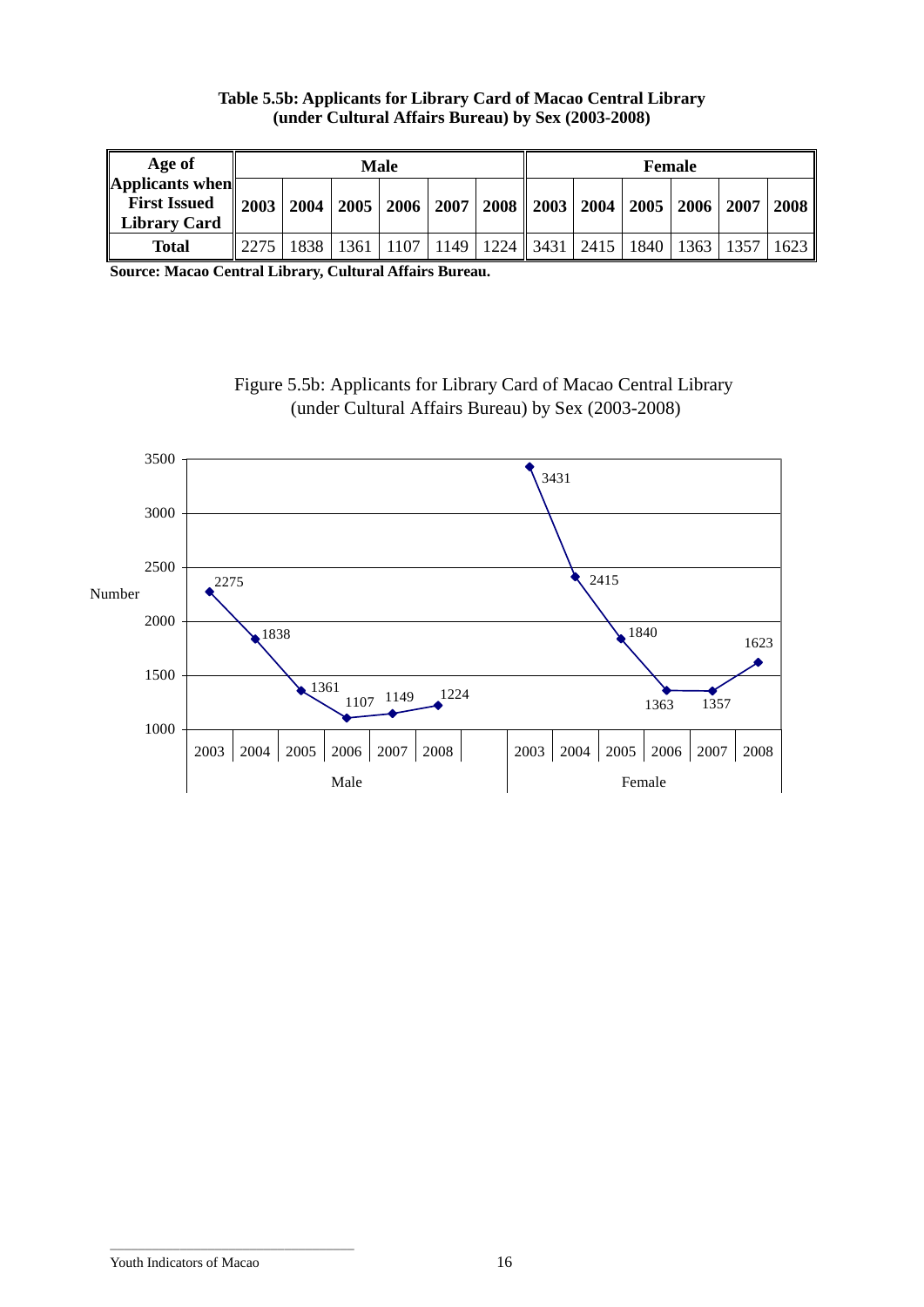# 5.6 Confidence in the Media

# **Table 5.6a: Level of Confidence of Youths Aged 13-29 in Information Provided by the Media (2006**, **2008)**

|                                                                |             |                                                                                     |       |                   |       |                  |       |                             |                 | $\frac{0}{0}$ |
|----------------------------------------------------------------|-------------|-------------------------------------------------------------------------------------|-------|-------------------|-------|------------------|-------|-----------------------------|-----------------|---------------|
| Level of<br><b>Confidence</b>                                  | TV<br>Radio |                                                                                     |       | <b>Newspapers</b> |       | <b>Magazines</b> |       | World<br><b>Wide</b><br>Web | <b>Internet</b> |               |
|                                                                | 2006        | 2008                                                                                | 2006  | 2008              | 2006  | 2008             | 2006  | 2008                        | 2006            | 2008          |
|                                                                |             | $ (N=1016)(N=3445)(N=1016)(N=3445)(N=1016)(N=3445)(N=1016)(N=3445)(N=1016)(N=3445)$ |       |                   |       |                  |       |                             |                 |               |
| <b>Extremely Low</b>                                           | 1.7         | 2.0                                                                                 | 5.4   | 4.8               | 2.7   | 2.6              | 12.5  | 11.6                        | 5.9             | 6.3           |
| Low                                                            | 7.7         | 7.0                                                                                 | 12.8  | 13.3              | 10.1  | 7.2              | 40.4  | 35.5                        | 18.7            | 20.5          |
| <b>Neutral</b>                                                 | 61.0        | 56.5                                                                                | 47.4  | 56.3              | 34.7  | 39.0             | 34.7  | 43.7                        | 47.9            | 54.5          |
| High                                                           | 24.8        | 29.8                                                                                | 18.3  | 22.9              | 38.9  | 45.1             | 4.9   | 8.0                         | 19.1            | 15.0          |
| <b>Extremely High</b>                                          | 3.2         | 4.6                                                                                 | 2.4   | 2.4               | 9.7   | 5.9              | 0.9   | $1.0\,$                     | 3.9             | 3.7           |
| <b>Decline to Answer/Don't</b><br><b>Know/Difficult to Sav</b> | 1.6         | 0.0                                                                                 | 13.7  | 0.2               | 3.8   | 0.1              | 6.6   | 0.1                         | 4.4             | 0.1           |
| <b>Total</b>                                                   | 100.0       | 100.0                                                                               | 100.0 | 100.0             | 100.0 | 100.0            | 100.0 | 100.0                       | 100.0           | 100.0         |

**Source: The Macau Juvenile Delinquency Research Society, Research on Youth and Youth Policies Indicators 2006. Sheng Kung Hui Macau Social Service Centre, Social Survey for the Youth Indicators of Macao 2008.** 

#### Youth Indicators of Macao 17

\_\_\_\_\_\_\_\_\_\_\_\_\_\_\_\_\_\_\_\_\_\_\_\_\_\_\_\_\_\_\_\_\_\_\_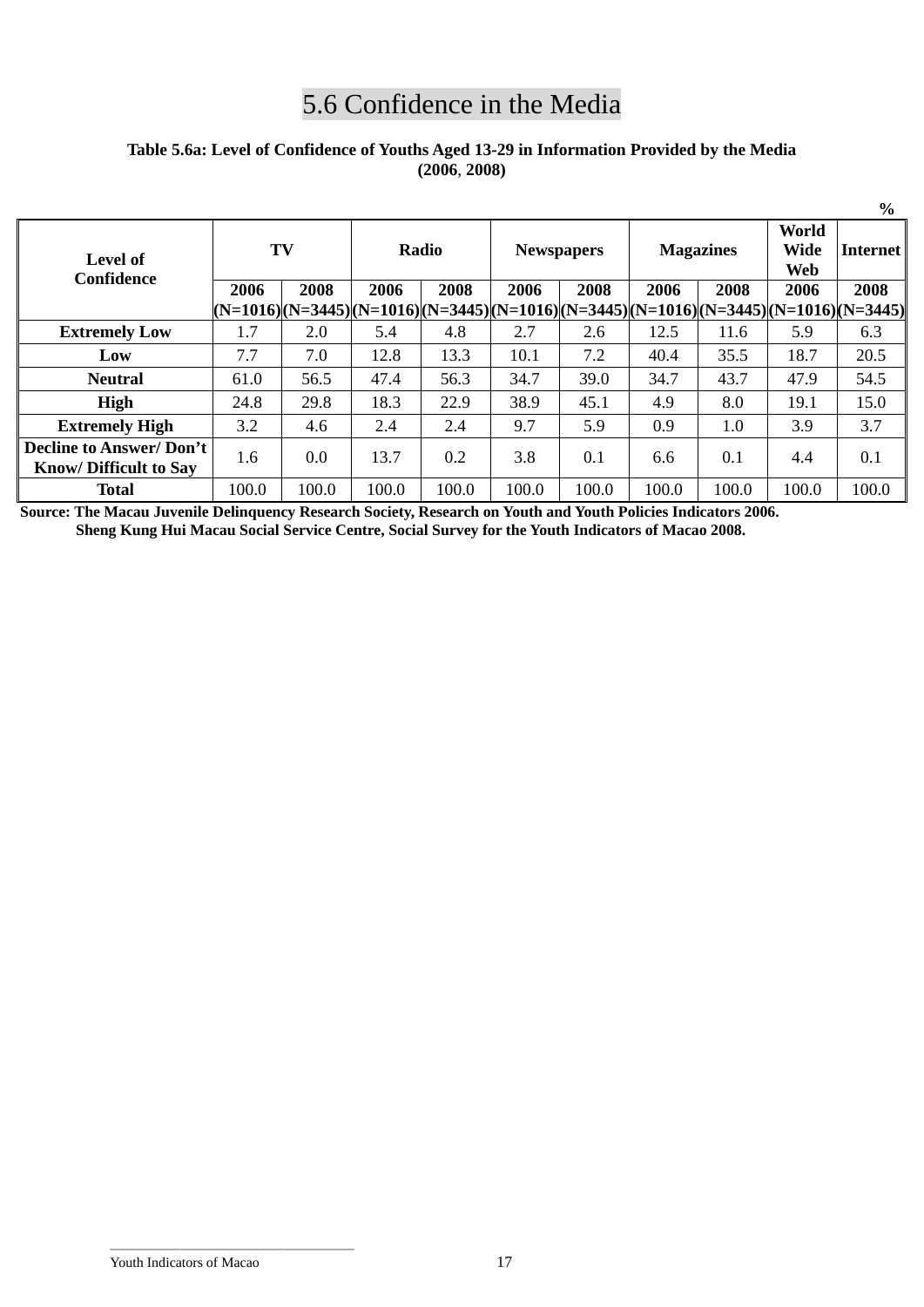# 5.7 Satisfaction towards Recreational and Sports Facilities

| <b>Has Used</b>             | 2006<br>$(N=1016)$    |                | 2008<br>$(N=3445)$    |                |  |  |
|-----------------------------|-----------------------|----------------|-----------------------|----------------|--|--|
| <b>Facilities</b>           | <b>No. of Persons</b> | <b>Percent</b> | <b>No. of Persons</b> | <b>Percent</b> |  |  |
| N <sub>0</sub>              | 452                   | 44.5           | 254                   | 7.4            |  |  |
| <b>Yes</b>                  | 564                   | 55.5           | 3188                  | 92.5           |  |  |
| <b>Decline to</b><br>Answer |                       |                | 3                     | 0.1            |  |  |
| <b>Total</b>                | 1016                  | 100.0          | 3445                  | 100.0          |  |  |

# **Table 5.7a: Utilisation of Macao's Public Recreational and Sports Facilities by Youths Aged 13-29 (2006, 2008)**

**Source: The Macau Juvenile Delinquency Research Society, Research on Youth and Youth Policies Indicators 2006.** 

**Sheng Kung Hui Macau Social Service Centre, Social Survey for the Youth Indicators of Macao 2008.**

### **Table 5.7b: Utilisation of Macao's Public Recreational and Sports Facilities of Youth Aged 13-29 by Sex (2008)**

|                            |                       |         |                       | $(N=3443)$     |  |  |
|----------------------------|-----------------------|---------|-----------------------|----------------|--|--|
| <b>Has Used Facilities</b> | <b>Male</b>           |         | <b>Female</b>         |                |  |  |
|                            | <b>No. of Persons</b> | Percent | <b>No. of Persons</b> | <b>Percent</b> |  |  |
| N <sub>0</sub>             | 121                   | 7.6     | 133                   | 7.2            |  |  |
| Yes                        | 1479                  | 92.4    | 1707                  | 92.7           |  |  |
| <b>Decline to Answer</b>   |                       | 0.1     |                       | 0.1            |  |  |
| <b>Total</b>               | 1601                  | 100.0   | 1842                  | 100.0          |  |  |

**Source: Sheng Kung Hui Macau Social Service Centre, Social Survey for the Youth Indicators of Macao 2008.** 

Youth Indicators of Macao 18

\_\_\_\_\_\_\_\_\_\_\_\_\_\_\_\_\_\_\_\_\_\_\_\_\_\_\_\_\_\_\_\_\_\_\_

 $\overline{a}$ 

**(N=3443)**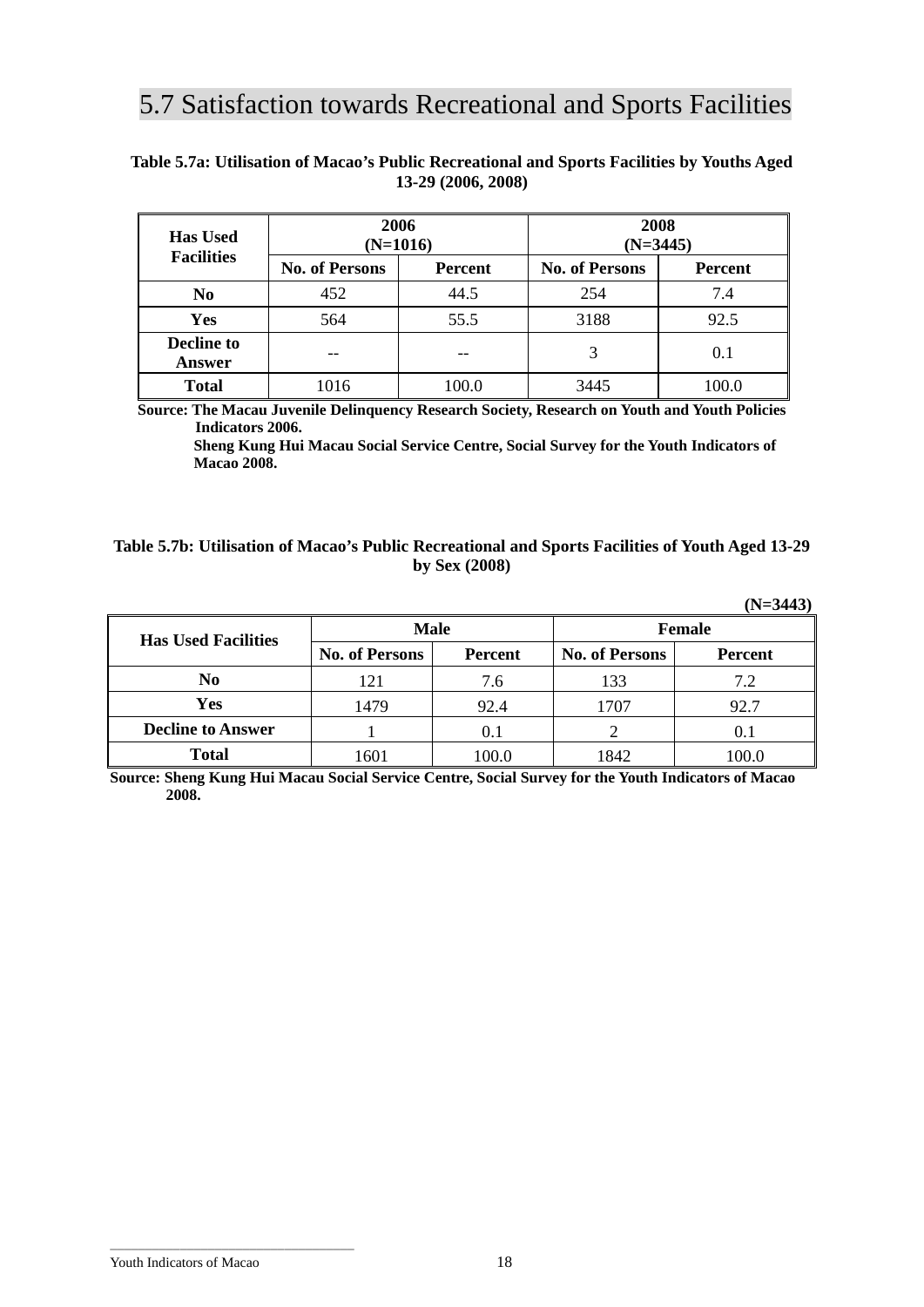# **Table 5.7c: Degree of Satisfaction towards Macao's Public Recreational and Sports Facilities of Youths Aged 13-29 (2008)**

**(N=3188)** 

|                                                                                                                                                   |                       | (11–7100)      |
|---------------------------------------------------------------------------------------------------------------------------------------------------|-----------------------|----------------|
| <b>Degree of Satisfaction towards</b><br><b>Macao's Public Recreational and</b><br><b>Sports Facilities (of the respondents</b><br>who have used) | <b>No. of Persons</b> | <b>Percent</b> |
| <b>Very Dissatisfied</b>                                                                                                                          | 212                   | 6.6            |
| <b>Dissatisfied</b>                                                                                                                               | 663                   | 20.8           |
| <b>Neutral</b>                                                                                                                                    | 1835                  | 57.6           |
| <b>Satisfied</b>                                                                                                                                  | 469                   | 14.7           |
| <b>Very Satisfied</b>                                                                                                                             | 9                     | 0.3            |
| <b>Total</b>                                                                                                                                      | 3188                  | 100.0          |

**Source: Sheng Kung Hui Macau Social Service Centre, Social Survey for the Youth Indicators of Macao 2008.** 

### **Table 5.7d: Degree of Satisfaction towards Macao's Public Recreational and Sports Facilities of Youths Aged 13-29 by Sex (2008)**

|                                                                         |                       |                |                       | $(N=3186)$     |  |  |
|-------------------------------------------------------------------------|-----------------------|----------------|-----------------------|----------------|--|--|
| <b>Degree of Satisfaction</b>                                           |                       | <b>Male</b>    | <b>Female</b>         |                |  |  |
| towards Macao's Public                                                  |                       |                |                       |                |  |  |
| <b>Recreational and Sports</b><br><b>Facilities (of the respondents</b> | <b>No. of Persons</b> | <b>Percent</b> | <b>No. of Persons</b> | <b>Percent</b> |  |  |
| who have used)                                                          |                       |                |                       |                |  |  |
| <b>Very Dissatisfied</b>                                                | 138                   | 9.3            | 74                    | 4.3            |  |  |
| <b>Dissatisfied</b>                                                     | 344                   | 23.3           | 319                   | 18.7           |  |  |
| <b>Neutral</b>                                                          | 788                   | 53.3           | 1045                  | 61.2           |  |  |
| <b>Satisfied</b>                                                        | 204                   | 13.8           | 265                   | 15.5           |  |  |
| <b>Very Satisfied</b>                                                   | 5                     | 0.3            | 4                     | 0.2            |  |  |
| <b>Total</b>                                                            | 1479                  | 100.0          | 1707                  | 100.0          |  |  |

**Source: Sheng Kung Hui Macau Social Service Centre, Social Survey for the Youth Indicators of Macao 2008.** 

\_\_\_\_\_\_\_\_\_\_\_\_\_\_\_\_\_\_\_\_\_\_\_\_\_\_\_\_\_\_\_\_\_\_\_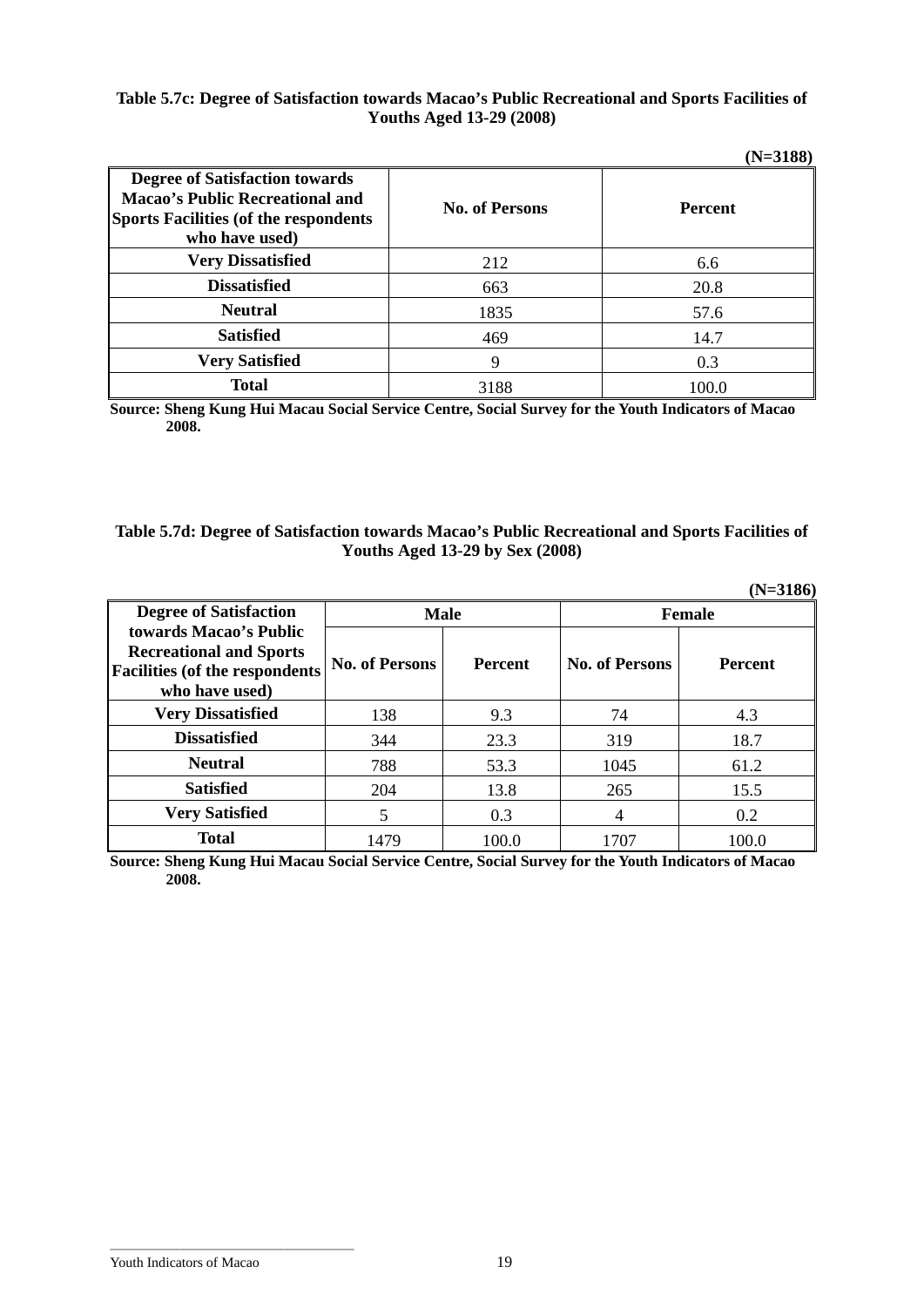# **Table 5.7e: Location (District) of the Most Frequently Used Public Leisure and Sports Facilities by Youths Aged 13-29 (2006)**

|                                                                |                          | $(N=564)$     |
|----------------------------------------------------------------|--------------------------|---------------|
| <b>District</b>                                                | <b>Number of Persons</b> | $\frac{6}{6}$ |
| <b>Saint Anthony Parish</b>                                    | 46                       | 8.2           |
| <b>Saint Lazarus Parish</b>                                    | 60                       | 10.6          |
| <b>Saint Lawrence Parish</b>                                   | 80                       | 14.3          |
| <b>Cathedral Parish</b>                                        | 72                       | 12.8          |
| <b>Our Lady Fátima Parish</b>                                  | 228                      | 40.4          |
| <b>Taipa Island</b>                                            | 39                       | 6.9           |
| <b>Coloane Island</b>                                          | 9                        | 1.6           |
| <b>Decline to Answer/Don't</b><br><b>Know/Difficult to Say</b> | 30                       | 5.4           |
| <b>Total</b>                                                   | 564                      | 100.0         |

**Source: The Macau Juvenile Delinquency Research Society, Research on Youth and Youth Policies Indicators 2006.**

### **Table 5.7f: Satisfaction with the Public Recreational and Sports Facilities in the Respective District of Youths Aged 13-29 (2006)**

|                                                                |                          | $(N=564)$     |
|----------------------------------------------------------------|--------------------------|---------------|
| <b>Degree of Satisfaction</b>                                  | <b>Number of Persons</b> | $\frac{6}{6}$ |
| <b>Very Satisfied</b>                                          |                          | 0.2           |
| <b>Satisfied</b>                                               | 267                      | 47.3          |
| <b>Neutral</b>                                                 | 223                      | 39.5          |
| <b>Dissatisfied</b>                                            | 67                       | 11.9          |
| <b>Very Dissatisfied</b>                                       |                          | 0.0           |
| <b>Decline to Answer/Don't</b><br><b>Know/Difficult to Say</b> | 6                        | 1.1           |
| <b>Total</b>                                                   | 564                      | 100.0         |

**Source: The Macau Juvenile Delinquency Research Society, Research on Youth and Youth Policies Indicators 2006.**

\_\_\_\_\_\_\_\_\_\_\_\_\_\_\_\_\_\_\_\_\_\_\_\_\_\_\_\_\_\_\_\_\_\_\_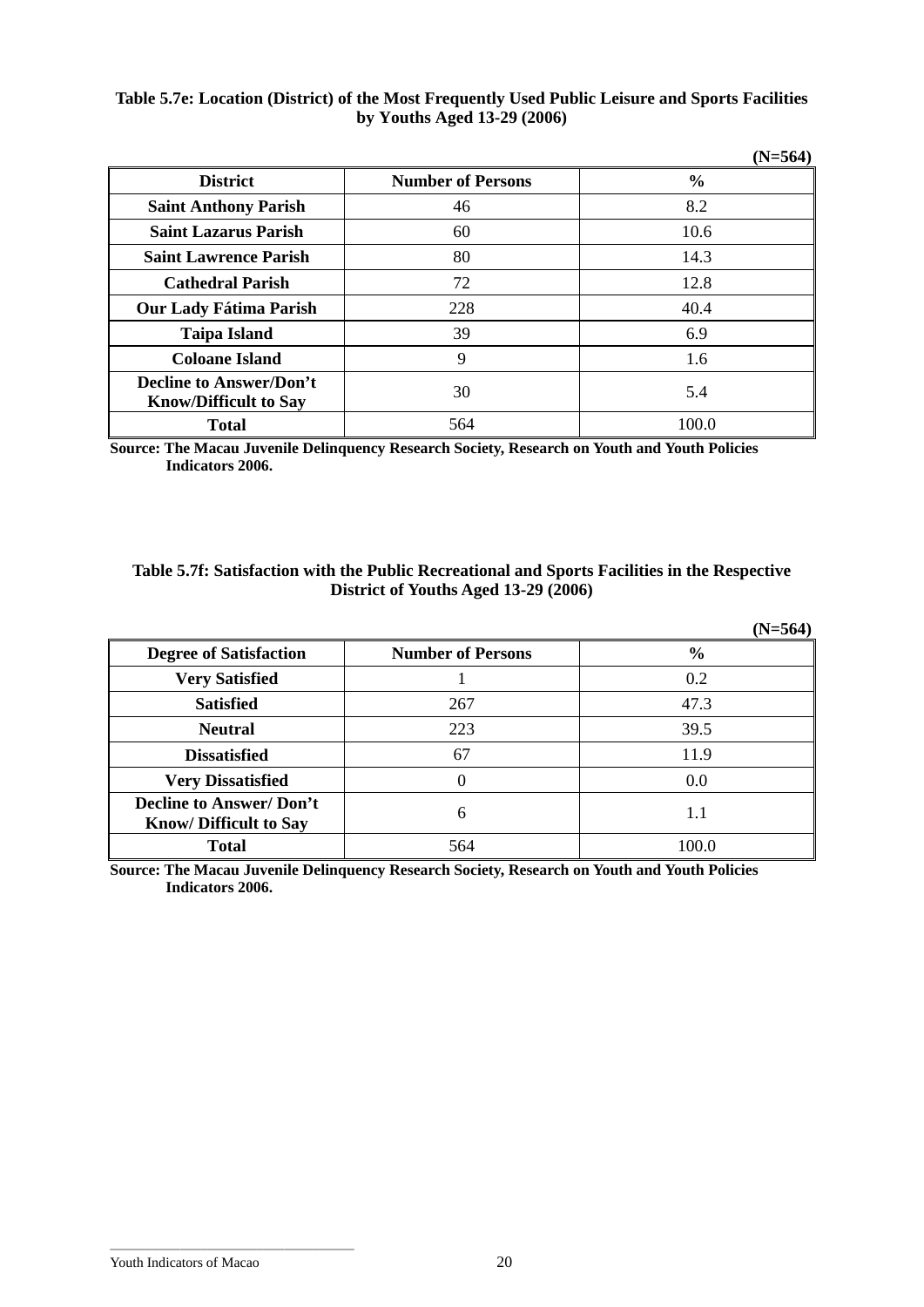# 5.8 Participation in Cultural Activities

# **Table 5.8a: Participation in Cultural Activities of Youths Aged 13-29 in the Previous Six Months (2008)**

|                                                                                     |                          | $(N=3445)$     |
|-------------------------------------------------------------------------------------|--------------------------|----------------|
| <b>Has Participated in Cultural</b><br><b>Activities in the Previous Six Months</b> | <b>Number of Persons</b> | <b>Percent</b> |
| No                                                                                  | 1843                     | 53.5           |
| Yes                                                                                 | 1578                     | 45.8           |
| <b>Decline to Answer</b>                                                            | 24                       | 0.7            |
| <b>Total</b>                                                                        | 3445                     | 100.0          |

**Source: Sheng Kung Hui Macau Social Service Centre, Social Survey for the Youth Indicators of Macao 2008.** 

### **Table 5.8b: Participation in Cultural Activities of Youths Aged 13-29 in the Previous Six Months by Sex (2008)**

|                                                                                     |                          |         |                       | $(N=3443)$     |
|-------------------------------------------------------------------------------------|--------------------------|---------|-----------------------|----------------|
| <b>Has Participated in Cultural</b><br><b>Activities in the Previous Six Months</b> | <b>Male</b>              |         | <b>Female</b>         |                |
|                                                                                     | No. of<br><b>Persons</b> | Percent | <b>No. of Persons</b> | <b>Percent</b> |
| N <sub>0</sub>                                                                      | 941                      | 58.8    | 902                   | 49.0           |
| Yes                                                                                 | 650                      | 40.6    | 926                   | 50.3           |
| <b>Decline to Answer</b>                                                            | 10                       | 0.6     | 14                    | 0.8            |
| <b>Total</b>                                                                        | 1601                     | 100.0   | 1842                  | 100.0          |

**Source: Sheng Kung Hui Macau Social Service Centre, Social Survey for the Youth Indicators of Macao 2008.** 

### **Table: 5.8c: Cultural Activities which Youths Aged 13-29 Participated in the Previous Six Months (2008)**

|                                                                            |                          | $(N=1578)$     |
|----------------------------------------------------------------------------|--------------------------|----------------|
| <b>Cultural Activity Participated in the Previous</b><br><b>Six Months</b> | <b>Number of Persons</b> | <b>Percent</b> |
| <b>Watching Cultural and Artistic Shows</b>                                | 841                      | 53.3           |
| <b>Visiting Cultural and Historical Relics</b>                             | 768                      | 48.7           |
| <b>Going to Theatre</b>                                                    | 499                      | 31.6           |
| <b>Concert /band show</b>                                                  | 25                       | 1.6            |
| <b>Exhibition</b>                                                          | 27                       | 1.7            |
| <b>Others</b>                                                              |                          |                |

**Source: Sheng Kung Hui Macau Social Service Centre, Social Survey for the Youth Indicators of Macao 2008.** 

*Note: (1) Respondents may choose more than one answer.* 

\_\_\_\_\_\_\_\_\_\_\_\_\_\_\_\_\_\_\_\_\_\_\_\_\_\_\_\_\_\_\_\_\_\_\_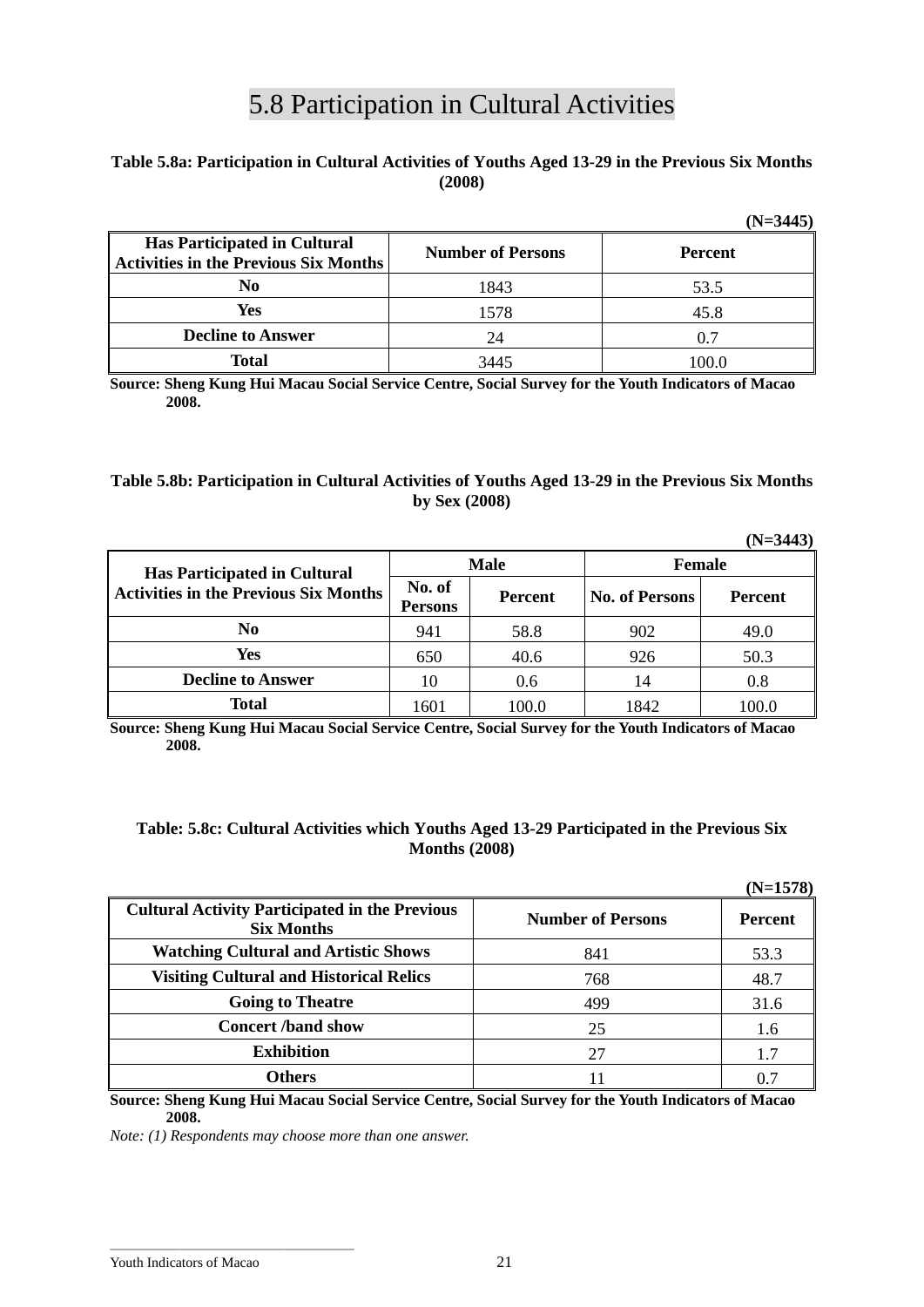### **Table 5.8d: Participation in Cultural Activities of Youths Aged 13-29 in the Previous Month (2004-2006)**

|                                                                                    | Participation $(\% )$ |                    |                    |
|------------------------------------------------------------------------------------|-----------------------|--------------------|--------------------|
| <b>Type of Cultural Activities Participated</b>                                    | 2004<br>$(N=1112)$    | 2005<br>$(N=1295)$ | 2006<br>$(N=1666)$ |
| <b>Participating in Traditional Chinese/ Western</b><br><b>Cultural Activities</b> | 11.0                  | 2.2                | 1.3                |
| <b>Attending Cultural or Artistic Events at the</b><br><b>Cultural Centre</b>      | 24.2                  | 8.6                | 7.8                |
| <b>Visiting Museums</b>                                                            | 21.6                  | 8.5                | 8.0                |

**Source: Education and Youth Affairs Bureau, Research on Youth Consumption and Living Indicators2004.** 

**YMCA of Macau, Research on Youth Consumption and Living Indicators 2005 & 2006.**  *Note: (1) Respondents may choose more than one answer.* 



Figure 5.8d: Participation in Cultural Activities of Youths Aged 13-29 in the Previous Month (2004-2006)

\_\_\_\_\_\_\_\_\_\_\_\_\_\_\_\_\_\_\_\_\_\_\_\_\_\_\_\_\_\_\_\_\_\_\_